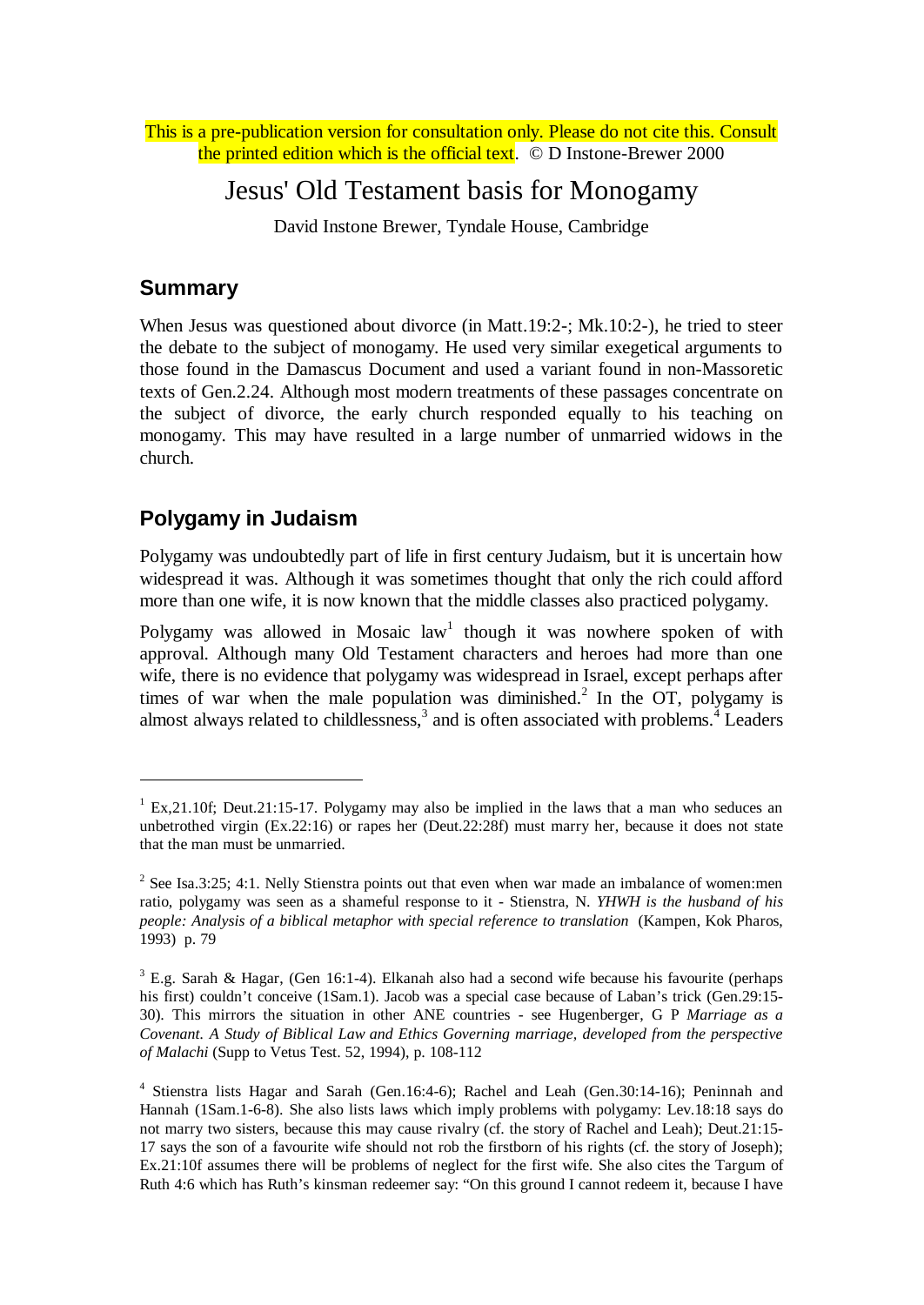and kings like Gideon, Samson, David and Solomon had many wives, probably to imitate leaders in other countries<sup>5</sup>. Although there is some criticism of the "many wives" of the kings, some of whom were foreigners, there is little or no criticism of other polygamy.<sup>6</sup>

It is unlikely that there was any teaching against polygamy in the early history of Israel. The phrase "they shall be one flesh" would probably have been interpreted to mean "they shall be one family".<sup>7</sup> In the Later Prophets monogamy was taught as an ideal, ${}^{8}$ but polygamy was never made illegal, and God was portrayed as married to both Israel and Judah, without any shame attached to this.<sup>9</sup>

In the first century CE, polygamy was still considered to be part of traditional Jewish teaching and practice<sup>10</sup> though, in practice, most men would have had only one wife for financial reasons. There is very little evidence of polygamy in this period, and it might be assumed that only the very rich practiced polygamy. However, this may simply be due to the paupacy of family records from that time, except for those of the rich.<sup>11</sup> The family documents of one middle-class family, the Babatha family of the late first and second century, have survived almost intact. They show that when Babatha was widowed she became someone's second wife,<sup>12</sup> which might indicate that

a wife already, and I have no desire to take another, lest there should be contention in my house" (*YHWH is the husband of his people* p. 82).

5 Cf. 1Sam.8:5; 8:19f - criticised in Deut.17:17

6 Louis Epstein summarised the biblical data in *Marriage Laws in the Bible and Talmud: A Study in the Status of the Woman in Jewish Law* (New York, 1927) pp.3-7 . He points out that the Law assumed polygamy in Ex.21.10, Deut.21.15 and Lv.18.18. He lists among the polygamists of the OT, Lamech, Abraham, Nahor, Esau, Jacob, Simeon, Gideon, Elkanah, Saul, David, Solomon, Rehoboam, Jehoash, Abiah, Manasseh, and Sheharaim.

<sup>7</sup> Skinner pointed out that flesh,  $\mathsf{r#b}$ , is synonymous with 'clan', 'family group' in both Hebrew and Arabic usage. Cf. Lev.25.49 "a near kinsman belonging to his flesh may redeem him" - Skinner, John. *Genesis: International Critical Commentary* (T & T Clarke, Edinburgh, 1930) p. 70.

8 e.g. Is.50.1; Jer.2.2; Ezk.16.8; Prov.12.4; 18.22; 19.14; 31.10-31; Ps.128.3

9 Jer.3:7-20; Ezk.23

 $\overline{a}$ 

 $10$  Safrai cites Josephus (Ant.17.14; War 1.477). Justin Martyr (Dialogue 141) and some examples of polygamy in 1st C rabbinic sources (tYeb.1.10; bSuk.27a; bYeb.15a) - Safrai, S. "Home and Family.": 2:728-92 in *The Jewish People in the First Century: Historical Geography, Political History, Social, Cultural and Religious Life and Institutions.* 2 vols. Ed. S, Safrai and M. Stern with D. Flusser and W.C. van Unnick. Section 1 of *Compendia Rerum Iudaicarum ad Novum Testamentum*. Vol.1: Assen: Van Gorcum & Co. B. V.., 1974; vol.2: Philadelphia: Fortress Press, 1976), 2:749

<sup>11</sup> Most first century examples of bigamy occur among the rich. Epstein (*Marriage Laws* p. 17) lists Herod Archelaus, Herod Antipas (Jos.Ant.17.13.1); from priest's families, Alubai, Caiaphas, and Josephus (tYeb.1.10; bYeb.15b; yYeb.3a; Jos.Life 75); from the Rabbis, Abba b. Rn. Simeon b. Gamaliel I (bYeb.15a), R Tarphon (tKet.5.1), Rab & R.Nahman (bYom.18b; bYeb.37b).

 $12$  The documents of the Babatha family dating from 93-132 CE have been found in found in a cave at Nahal Hever. These are edited in Cotton, Hannah M. and Yardeni, Ada, *Aramaic, Hebrew and*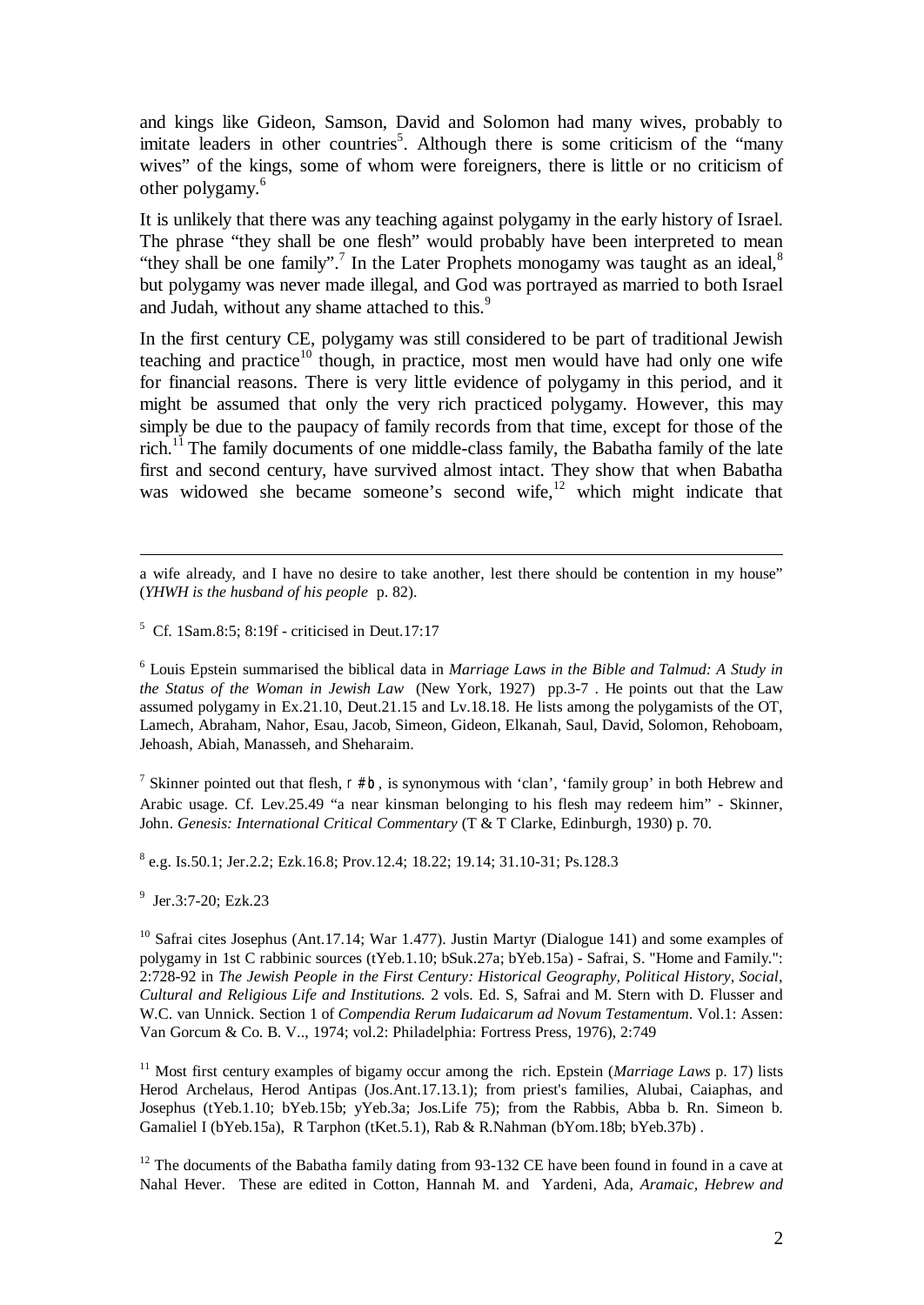polygamy was much more widespread in the middle classes than previously thought. Polygamy among Jews is stated as normal practice by Josephus<sup>13</sup> and Justin Martyr.<sup>14</sup> and the early rabbinic writings contains much legislation concerning it, including regulations for middle-class families.<sup>15</sup>

# **Monogamy in Judaism**

 $\overline{a}$ 

Many people were unhappy with the practice of polygamy. Even in Rabbinic Judaism, which was the last section of Judaism to register this unease, there are negative comments about it in the early centuries.<sup>16</sup> Polygamy was eventually prohibited in Judaism in the 11th century<sup>17</sup>, though it had probably ceased to be practiced long before this.

Outside Israel the disquiet with polygamy can be seen in the marriage contracts in Elephantine. The large body of papyri unearthed at Elephantine in Egypt include several marriage contracts and documents relating to divorce. They are the documents of a few Jewish families living in this Greek society in the 5th century BCE. <sup>18</sup> The

*Greek documentary texts from Nahal Hever and other sites: with an appendix containing alleged Qumran texts,* Discoveries in the Judaean Desert 27 (Oxford, Clarendon, 1997)

 $13$  Jos.Ant.17.14 "For it is our ancestral custom that a man may have several wives at the same time" also War 1.477

 $14$  Justin Martyr says that Jews practiced polygamy (Dialogue 141)

<sup>15</sup> Epstein (*Marriage Laws* p. 18) lists teaching concerning the co-wife (Zareh) which is discussed frequently (e.g. mYeb.1 etc.); the interval between marriages ( $b$ Ket $93b$  - less than one day!); that wives should know each other, lest their children marry each other (bYom.18b); compelling a second wife if the first is barren (bYeb.21b; bSot.24a). He does not list mKet.10.5 which is important because it can be dated before 70 CE and because it refers to a case where the husband could not afford to pay the ketuvoth for all his wives, which suggests that he was not rich.

<sup>16</sup> The rabbinic writings have many negative comments about it. Epstein (*Marriage Laws* p. 19) lists bAb.2.5: "He who multiplies wives multiplies witchcraft"; bYeb44a - polygamy creates strife in a house; bYeb44a - no more than four wives are permitted so that each gets their conjugal rights at least each month.

<sup>17</sup> The Herem of R Gershom of Mayence (960-1040) finally prohibited it (Responsa "Asheri" 42.1), probably in 1030 at Worms (the document has not survived). Previously the marriage contract had prohibited polygamy without the wife's consent, but this Herem prohibits it even with wife's consent.

<sup>18</sup> The marriage and divorce texts are published with useful commentary in Cowley, A E. *Aramaic Papyri of the Fifth Century BC* (Oxford, Clarendon Press, 1923) and Kraeling, Emil G. *The Brooklyn Museum Aramaic Papyri: New Documents of the Fifth Century B.C. from the Jewish Colony at Elephantine* (New Haven, 1953)*.* These and the other texts from Elephantine have been re-edited and translated in Porten, Bezalel and Yardeni, Ada, *Textbook of Aramaic Documents from Ancient Egypt*, Vol.2: *Contracts* (Jerusalem: Akedemon, 1989)*.* The traditional numbering is based on the collections of Cowley (C1 etc.) and Kraeling (K1 etc.) but the later numbering used by Porten & Yardeni (B1.1 etc.) is more useful because it groups together texts which belong to the same family archive or the same type of document. The two main family archives belonged to Mibtahiah (B2.1-11 - 471-410 BCE) and Anani (B3.1-13 - 456-402 BCE). Marriage contracts which are not part of these archives are collected as B6.1-4.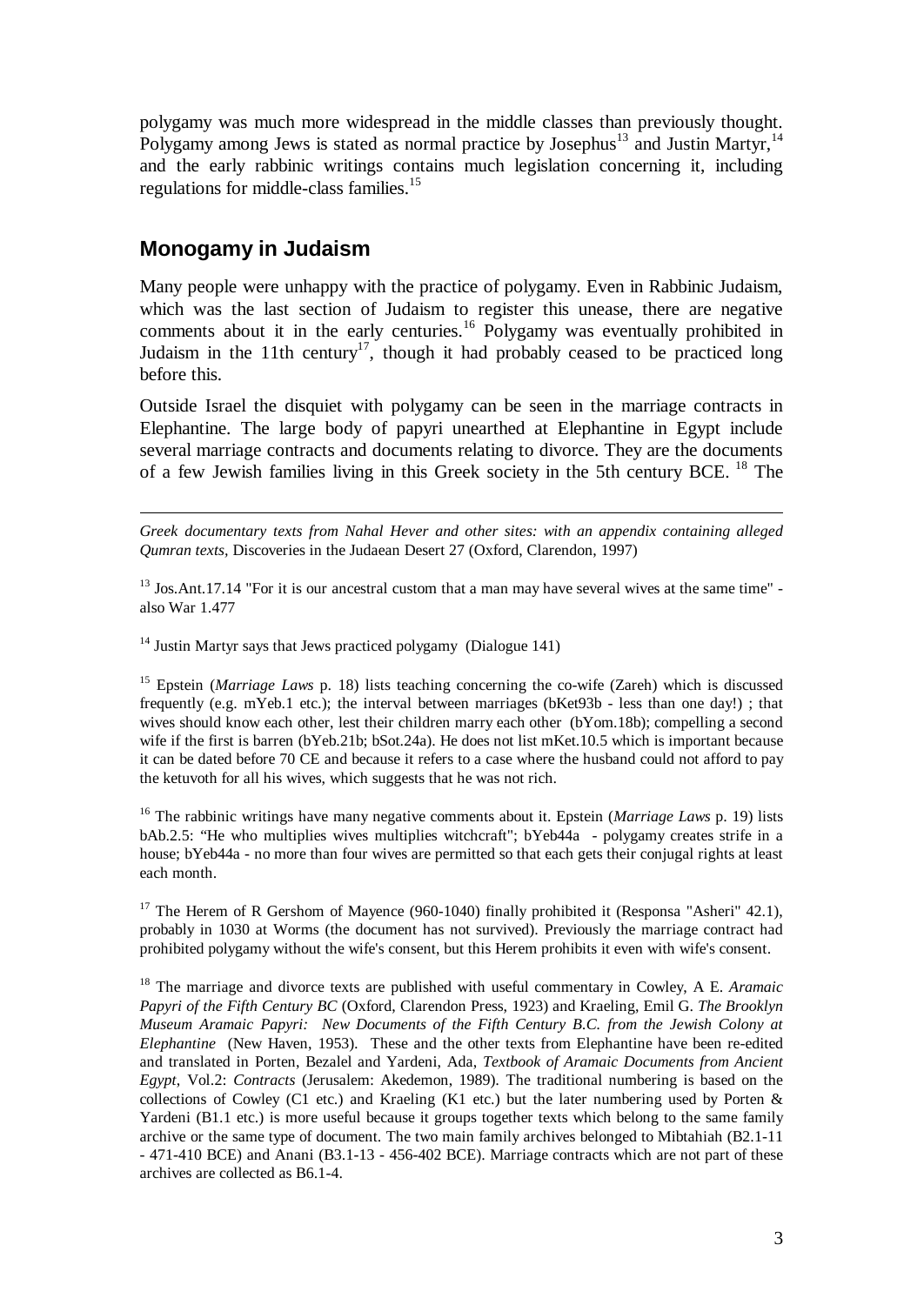collection includes a betrothal contract,<sup>19</sup> seven marriage contracts (though four of these are very fragmentary), $^{20}$  two documents concerning payment of the divorce settlement $^{21}$  and many other commercial and family documents.

These are not typical Jewish contracts, and are affected more by Gentile customs than Jewish ones.<sup>22</sup> Nevertheless, they show the kinds of influences which Greek and Roman customs were beginning to have on Judaism. One of the most significant influences is the move towards monogamy.<sup>23</sup> Although a monogamy clause is found in some ANE marriage contracts, $^{24}$  the Greco-Roman was a stronger influence because it held to a strict monogamy.<sup>25</sup>

Some of the marriage contracts state that the man must not marry more than one wife, and nor must the wife marry more than one husband. If they do, they are liable to be divorced.

And <the wife> shall not be able to take another man beside <her husband>. And if she do thus, it is hatred. They shall do to her the law of hatred.<sup>26</sup> And

<sup>21</sup> C<sub>14</sub>=B<sub>2.8</sub>; C<sub>35</sub>=B<sub>4.6</sub>.

 $\overline{a}$ 

<sup>22</sup> If these are typical of 5th century BCE contracts, we must conclude that either the Jewish *ketuvah* changed a great deal during the next few centuries, or the Jews at Elephantine had lost most of their Jewish roots. Hillel, in the first century BCE, recognised that the marriage contracts of Egyptian Jews were different to those of Palestinian Jews. (tKet.4:9).

<sup>23</sup> These contracts were also influenced by Ancient Near Eastern contracts, but the move to monogamy and other aspects of sexual equality can perhaps be traced to early Semitic influences. Lipinski, E. "The Wife's Right to Divorce in the light of an ancient Near Eastern Tradition." In *The Jewish Law Annual* 4: 9-26. Ed. B.S. Jackson. (Leiden: E.J.Brill, 1981) collected a handful of early Semitic ANE marriage contracts which do show equality of divorce rights for men and women. He points out that the terminology of these contracts show such substantial similarities to the Elephantine contracts that they may be considered as their precursors. He said that they were not influenced by Egyptian divorce certificates, because Egyptian divorce documentation has survived from the 19th Dynasty (1320-1200 BCE) but there is no divorce on the wife's initiative. However, in the area of monogamy, the most likely influence is the Greco-Roman world.

<sup>24</sup> Of Roth's 45 marriage certificates, 15 have a clause anticipating what will happen if the husband divorces his wife because he wants to marry another woman (Nos. 1, 2, 4, 5, 6, 8, 15, 16, 17, 19, 20, 25, 26, 30, 34 in Roth, M.T. *Babylonian Marriage Agreements: 7th-3rd Centuries B.C.*  (Neukirchen 1989)*).*

<sup>25</sup> See Deborah F. Sawyer *Women and Religion in the First Christian Centuries* (Routledge, London, 1996) p. 15-19. Other aspects of equality, as found at Elephantine did not develop this far in the Greco-Roman world till about the third century.

<sup>26</sup> It is "hatred" was a standard ANE term for divorce. This passive "they shall do to her the law of hatred" is probably what made I. Abrahams conclude that women at Elephantine could not truly declare a divorce, but they could claim one. (Abrahams, I *Studies in Pharisaism and the Gospels*

<sup>&</sup>lt;sup>19</sup> C48=B2.5 - a very small fragment which includes the words "your daughter to take her for wifehood"

<sup>&</sup>lt;sup>20</sup> Three marriage contracts are mostly complete  $(C15=B2.6$  concerning a divorcee; K2=B3.3 concerning a slave girl; K7=B3.8 concerning a freedwoman) and four are fragmentary (K14=B6.1; C36=B6.2; C46=B6.3; C18=B6.4).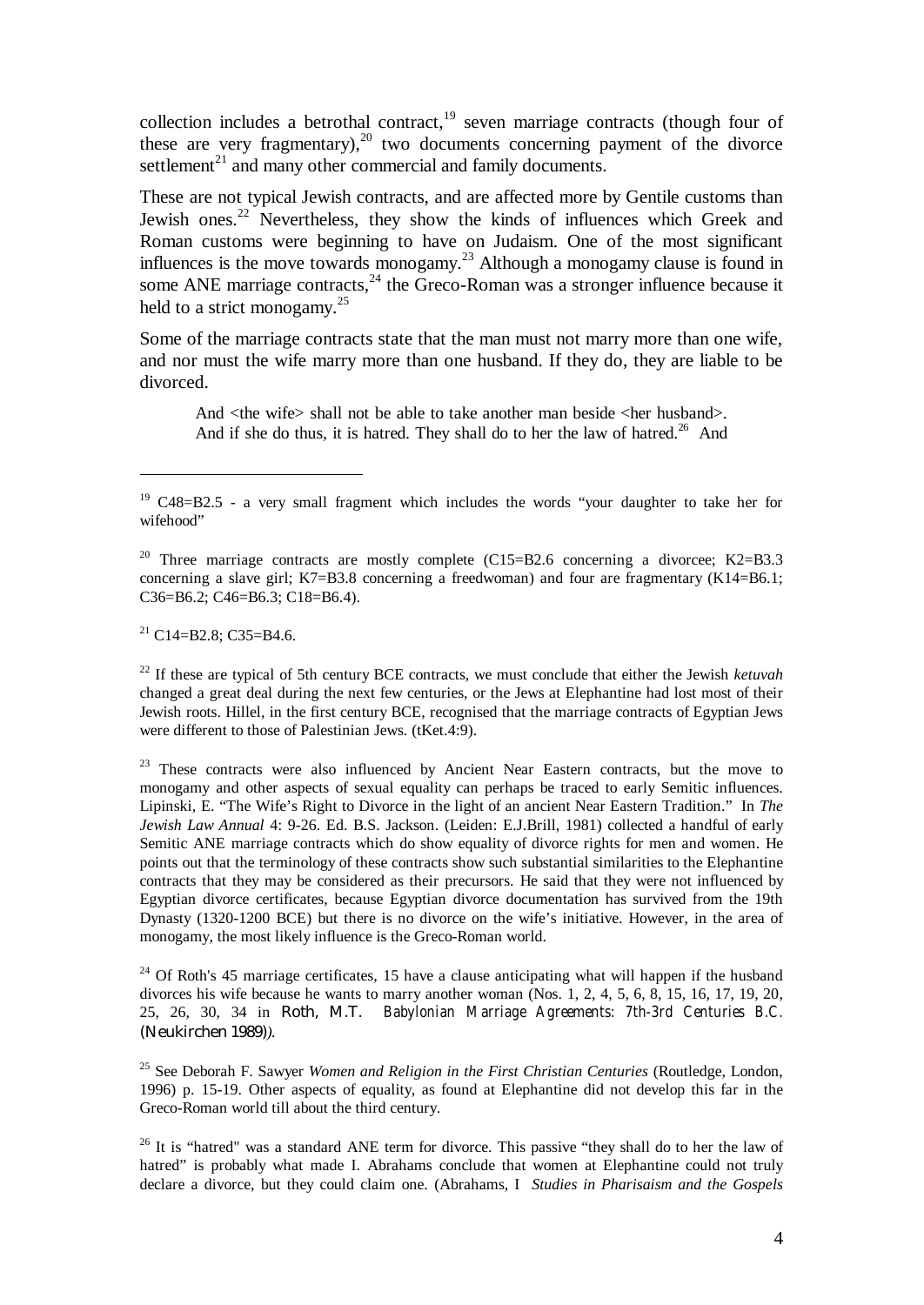$\lt$ the husband  $\gt$  shall not be able to take another woman beside  $\lt$ his wife $\gt$ . And if he do thus, it is hatred. He shall do to her the law of hatred.<sup>27</sup>

Many other sections of Judaism were also leaning towards monogamy. One indication of this is a gloss which is found in non-Massoretic versions of Gen.2:24, which adds the word "two" so that it reads, "and they two shall become one flesh". The word "two" is not present in the Massoretic text, but it is found in almost every other ancient version - Syriac Peshitta, Samaritan Pentateuch, Vulgate, Targum Peudo-Jonathan, Targum Neofiti and Septuagint, including the quotations of the text in the  $NT<sup>28</sup>$  It is missing only from Targum Ongelos, but this is probably because this Targum was consciously corrected back to the Massoretic text. It is not found in any Hebrew text or any quotation of the Hebrew text.  $29$ 

It appears that this gloss was a very common addition to the text. The gloss affirmed that a marriage is made between only two individuals, so that polygamy is an aberration of this.

## **Qumran arguments against Polygamy**

The documents preserved at Qumran shows that some sections of Judaism actually forbade polygamy. The sectarians at Qumran differed from the rest of Judaism over several matters concerning worship, cleanliness and other laws. They separated from the worship of other Jews because of differences of interpretation concerning the religious calendar. Many of them separated physically from other Jews, living apart in the desert, because of their concern over cleanliness. Many of them also lived celibate lives<sup>30</sup>, but they were still interested in matters of marriage, and especially polygamy.

<sup>28</sup> Matt.19:5; Mk.10:8; 1Cor.6.16

 $\overline{a}$ 

 $29$  The Hebrew text is not found at Qumran, so we only have the witnesses of rabbinic literature, much of which is late, though is cited by Aqiva (bSanh.58a - early second century) and Hananiah (GenR.18:5 - mid second century), both without the word "two".

 $30$  The Manual of Discipline found at Qumran suggests that the community was celibate, though an appendix to it  $(1OSa 1:8-11)$  and the Damascus Document  $(CD 7:7-8)$  suggest that at least some members were married.

<sup>(</sup>London, Macmillan, 1917) p. 67). However, this passive occurs only in K7=B3.8. The same passive is not used with regard to women divorcing husbands for neglecting their conjugal rights ("she shall do to him the law of hatred" - see the next paragraph), though it must be admitted that there is only one contract for those words too.

<sup>&</sup>lt;sup>27</sup> K7=B3.8; C18=B6.4; C15=B2.6. C15=B2.6 forbids polygamy only to the husband, and speaks in the first person, using completely different language: "And I shall not be able to say: I have another wife beside  $\langle$  name of wife $\rangle$  and other children besides the children whom  $\langle$  the wife $\rangle$  shall bear to me. If I say: I have other children and wife beside <name> and her children, I shall give to <the wife> silver, 20 karsh by the stone-weights of the king. And I shall not be able to release my goods and my property from  $\langle$ name of wife $\rangle$ . And should I remove them from her, I shall give to  $\langle$ the wife $\rangle$  silver, 20 karsh by the stone-weights of the king.". C18=B6.4 also forbids polygamy to the husband only, but it uses the same wording as K7=B3.8, and the fragmentary nature of this document means that it may also have included a prohibition to the wife.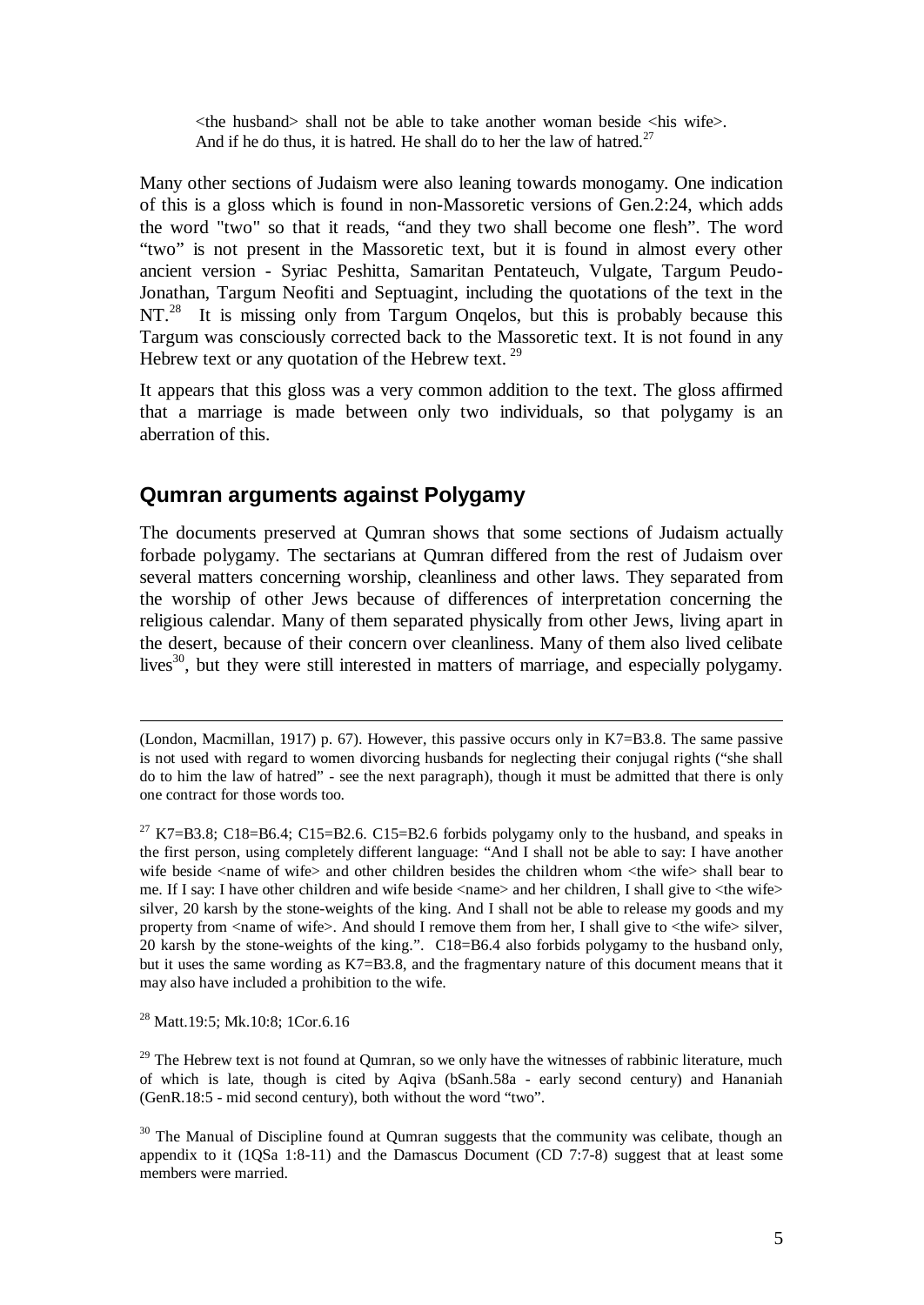These matters were discussed in their writings particularly when they were criticising the practices of others.

In the Damascus Document, $31$  the sectarians criticise the "builders of the wall" (CD 4:19-5:5), which may be a reference to the Pharisees or non-Oumran Jews in general.<sup>32</sup> They accuse them of sexual sin, and of polluting the Temple.<sup>33</sup> They presumably thought that they polluted the Temple by going there when they were themselves polluted. They were polluted by two other practices concerning sexual taboo menstrual blood and marrying near relations.

One of the two main criticisms which the Damascus Document brought against the Pharisees concerned the practice of polygamy, which they regarded as a sexual sin.

They are caught by two (snares). By sexual sin (twnz), (namely) taking (21) two wives in their lives (Mhyyxb), while the foundation of creation is "male and female he created them." [Gen.1:27]. (5:1) And those who entered (Noah's) ark went in two by two into the ark [Gen.7:9]. And of the prince ()  $y\#n$ ) it is written, (2) "Let him not multiply (hbry ) l ) wives for himself." [Deut.17:17] And David did not read the sealed book of the Torah which (3) was in the Ark (of the Covenant), for it was not opened in Israel since the day of the death of Eleazar (4) and Joshua and the elders. For (their successors) worshipped the Ashtoreth, and that which had been revealed was hidden (5) until Zadok arose, so David's works were accepted, with the exception of Uriah's blood, (6) and God for gave him for them.  $(CD 4:20-5:6)^{34}$ 

This passage contains three independent exegetical arguments for monogamy, which will be dealt with in turn. It is perhaps significant that the variant text of Gen.2:24 with the word "two" is not employed as one of the arguments. I have suggested elsewhere that this was omitted because the Palestinian rabbis, against whom this is a polemic, did not accept exegesis from variant texts. Therefore, on this occasion, they only used arguments with which these rabbis could find no fault.<sup>35</sup>

 $\overline{a}$ 

<sup>33</sup> Two of the three sins are listed in CD 4:17 - the other was probably arrogance or materialism, which was perhaps reserved for the Sadducees.

<sup>&</sup>lt;sup>31</sup> The Damascus Document is named after its references to Damascus. It was first discovered in the Cairo Geniza, so it was called CD for Cairo: Damascus.

 $32$  The "wall" may be a reference to the "fence" which the Pharisees put around the law (mAv.1.1). The fence was the system of rabbinic laws which amplified and specified what the Biblical law said and what it implied. By keeping all these rabbinic laws, one would be certain to fulfil all the Biblical laws, so they were a "fence" to protect one from trespassing a Biblical law. Charlesworth suggests that the similar phrase at CD 8:12 may also refer to the Pharisees (Charlesworth, J. H., The Dead Sea Scrolls ad loc.). In the same passage they are also called "whitewash-daubers" which has interesting NT parallels (Matt. 23:27; Acts 23:3).

<sup>34</sup> Based on Charlesworth, James H., *The Dead Sea Scrolls: Hebrew, Aramaic, and Greek Texts with English Translations* (vol.2 Tübingen, Mohr, 1995). This portion only exists in the Geniza MS A. CD has been found in Qumran fragments 6Q15 and 4Q226-273 but only a couple of words from this passage are found in these fragments.

<sup>35</sup> Instone Brewer, D., "Nomological Exegesis in Qumran 'Divorce' Texts", *Revue de Qumran,* 18 (1998) 561-579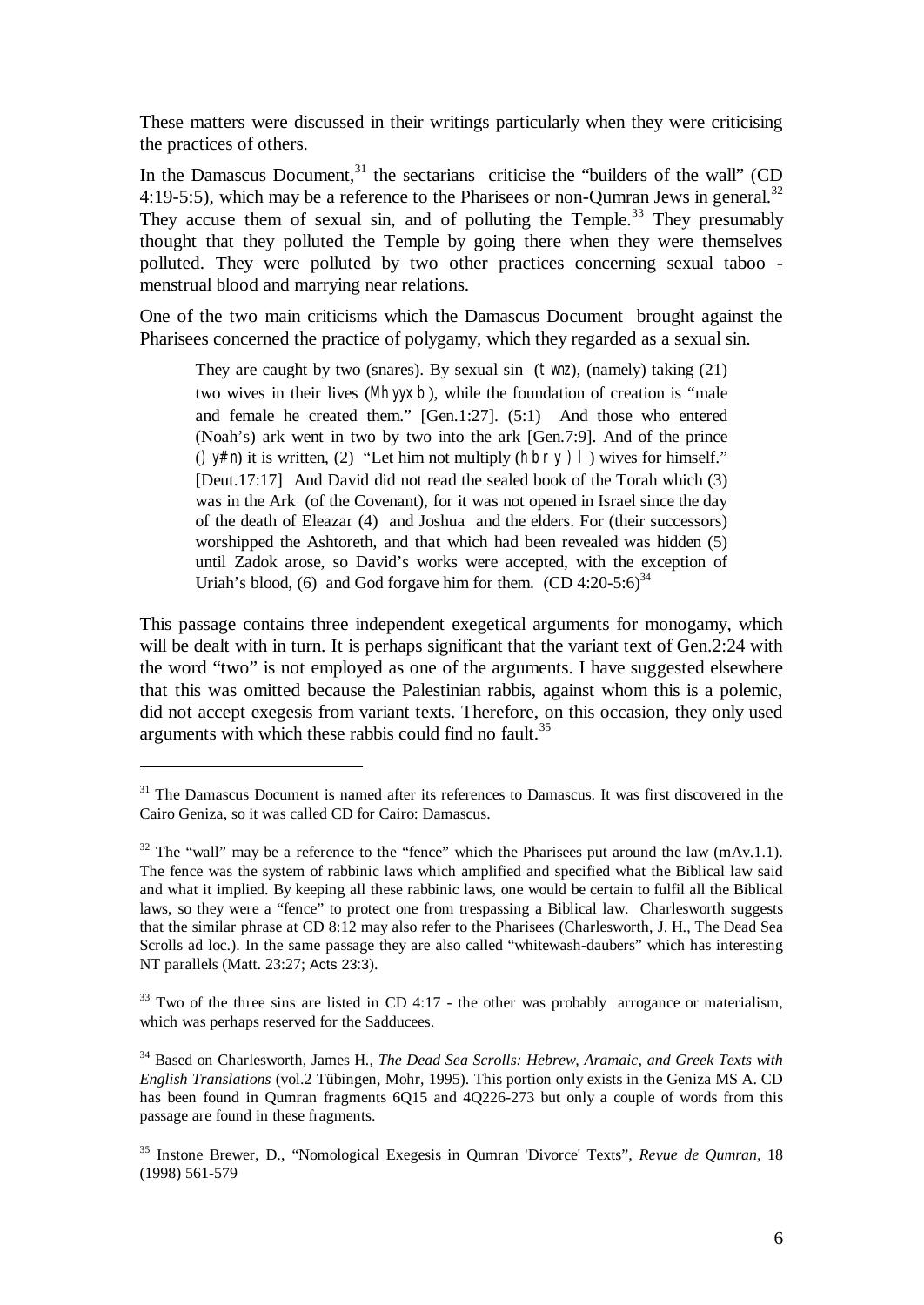### *1) "taking two wives in their lives", based on Lev.18:18*

Taking two wives in their lives  $Mhyxb My#n yt# txql$ 

The phrase "taking two wives in their lives" has a masculine suffix for "their", so that it appears to criticise any man who takes two wives within his own lifetime. This would include those who practice polygamy, remarriage after divorce or remarriage after widowhood. This led some early commentators like Schechter to argue that this virtually prohibited divorce, because it did not allow divorcees to remarry.<sup>36</sup> Other early commentators like Rabin suggested that "in their (*masc.*) lives" was an allusion to Lev.18:18 so it should be read as "in their (*fem*) lives"<sup>37</sup>. This would mean that divorce and remarriage was possible but only after the former wife had died.

This suggestion caused a great deal of debate, but the publication of the Temple Scroll convinced most scholars that this emendation was correct.<sup>38</sup> Temple Scroll column 57, which is an expansion of Deut.17:14-20 concerning kings, also used Lev.18:18 as a proof text for monogamy.

15 ... And he [the king] shall not take a wife from all (16) the daughters of the nations, but from his father's house he shall take unto himself a wife, (17) from the family of his father. And he shall not take upon her another wife, for (18) she alone shall be with him all the days of her life (hyyx ymy  $\vert$  wk). But should she die, he may take (19) unto himself another (wife) from the house of his father, from his family.  $(110T57:15-19)^{39}$ 

This section of the Temple Scroll concerns the king's wife and is an expansion of Dt.17:17: "And he shall not multiply wives for himself, lest his heart turn away." The Temple Scroll interprets this as an injunction against polygamy, whereas the standard

<sup>36</sup> Schechter, Solomon, *Documents of Jewish Sectaries* (Cambridge, Cambridge University Press, 1910, reprinted New York, Ktav Publishing House, 1970) ad loc. For a full bibliography and an analysis of the exegesis of this passage see my "Nomological Exegesis in Qumran"

<sup>37</sup> i.e. Nhyyxb instead of Mhyyxb e.g. Rabin, Chaim, *The Zadokite Documents* (Oxford, Clarendon Press, 1954) ad loc. It should be noted that Schechter probably realised this too, though he does not say so in his commentary, because in his introduction he concluded that CD prohibited "marrying a second wife, as long as the first wife is alive though she had been divorced." (p. xvii). Yadin says "most of the early scholars" read it this way (Yadin, Yigael, *The Temple Scroll* (3 vols, Israel Exploration Society, Jerusalem, 1983) vol. 1 p. 356.).

<sup>38</sup> According to Yadin, only J. Murphy-O'Conner still defends the masculine reading since the publication of the Temple Scroll. He has carried on a long debate with Yadin - see the references in Yadin, Y., *The Temple Scroll* vol. 1 p. 356.

<sup>39</sup> Based on Yadin, Y., *The Temple Scroll* vol.2 p. 258.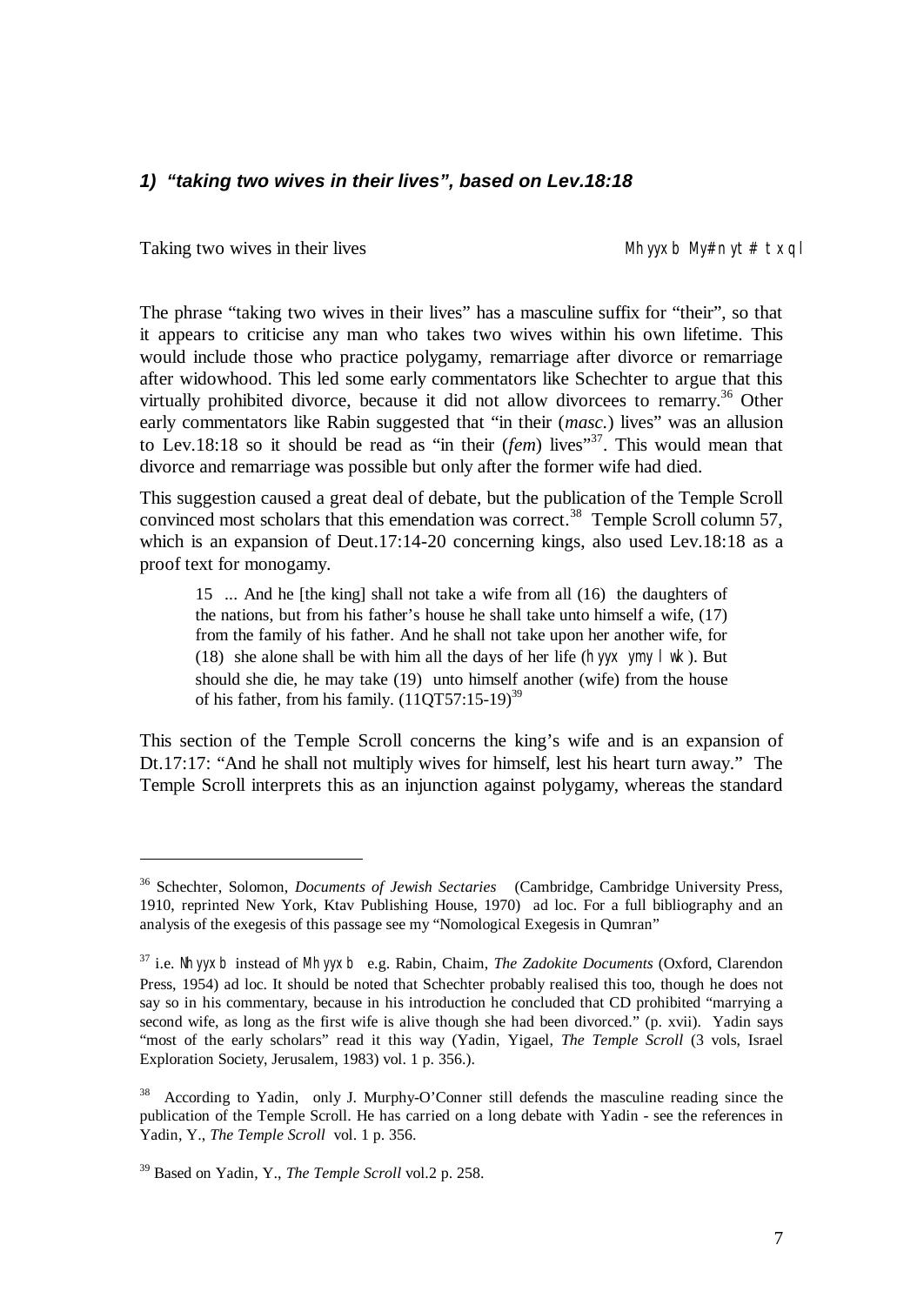rabbinic interpretation is that one may not take more than  $18$  wives.<sup>40</sup> The Temple Scroll author seems to interpret the phrase "lest his heart turn away" in the light of Deut.7:3 $f<sup>41</sup>$  and 1Kings 11.1f which says that their hearts will be turned away by foreign women, as Solomon's was. Therefore, the Temple Scroll says, the king may only marry an Israelite and may only take one wife. In order to justify the interpretation 'one wife' rather than 'few wives', the Temple Scroll alludes to Lev.18:18 with the phrase "all the days of her life".<sup>42</sup> Leviticus 18:18 says that one may not marry the sister of one's wife (or former wife) while she is still alive. In order to apply this law to the king, the Temple Scroll emphasises that the whole of Israel is one family: "he shall not take a wife from all the daughters of the nations, but from his father's house".<sup>43</sup>

It is impossible to know whether the Temple Scroll regarded monogamy as mandatory for all Jews, but they would at least have regarded the King as an example to look up to and probably to emulate. It is unfortunate that the section regarding Deut.21:15-17 (which allows polygamy for the ordinary Israelite) is not preserved - it would have been at the start of Col.54 which is missing.

In the Damascus Document, the allusion to Lev.18:18 is not accompanied by any explanation. There is not even the briefest of explanations, as found in the Temple Scroll. The reader is assumed to understand the text and its importance.

In both the Damascus Document and the Temple Scroll, this exegesis of Lev.18:18 is accompanied by other arguments for monogamy (see below). It now seems likely that the whole force of both passages was against polygamy, and there are no implications for divorce or remarriage. Rabin's emendation of the Damascus Document suggested that a man was forbidden to remarry during the lifetime of his former wife, but Ginzberg suggested a way of reading this text without any emendation, and without any reference to divorce or remarriage. Ginzberg's interpretation has been confirmed both by the Temple Scroll and by other more recent texts which show that divorce was accepted at Qumran.

Ginzberg argued that the Damascus Document read the word "sister" (htx)) in Lev.18:18 as "other", which is linguistically possible, so that this law forbade a man marrying "another" woman besides his wife. This is confirmed by the way the Temple Scroll also reads htx) as "other".

The law of Lev.18:18 states:

 $40$  See R Judah at mSan.2:4 and PalTg ad loc. This is probably based on the tradition that David had 18 wives (bSanh.21a; ySanh.2:6(20c)).

<sup>41</sup> Cf. Schiffman, Lawrence H., "Laws Pertaining to Women in the Temple Scroll" in *The Dead Sea Scrolls: Forty Years of Research* ed D. Dimant, U. Rappaport, (Brill, Leiden, 1992) pp. 210-228, p. 213.

<sup>42</sup> Yadin (*The Temple* Scroll 1 p. 355; 2 p. 300) suggests that Lev.18:18 was cited at the top of Col.57, which is missing.

<sup>&</sup>lt;sup>43</sup> It was natural to regard God as the father of Israel (as at Is.63:16; Jer.31:9) when the context concerned turning away to other gods. Schiffman ("Laws Pertaining to Women" p. 214f) says that the main emphasis was to make the King like a High Priest, who may not marry a non-Israelite.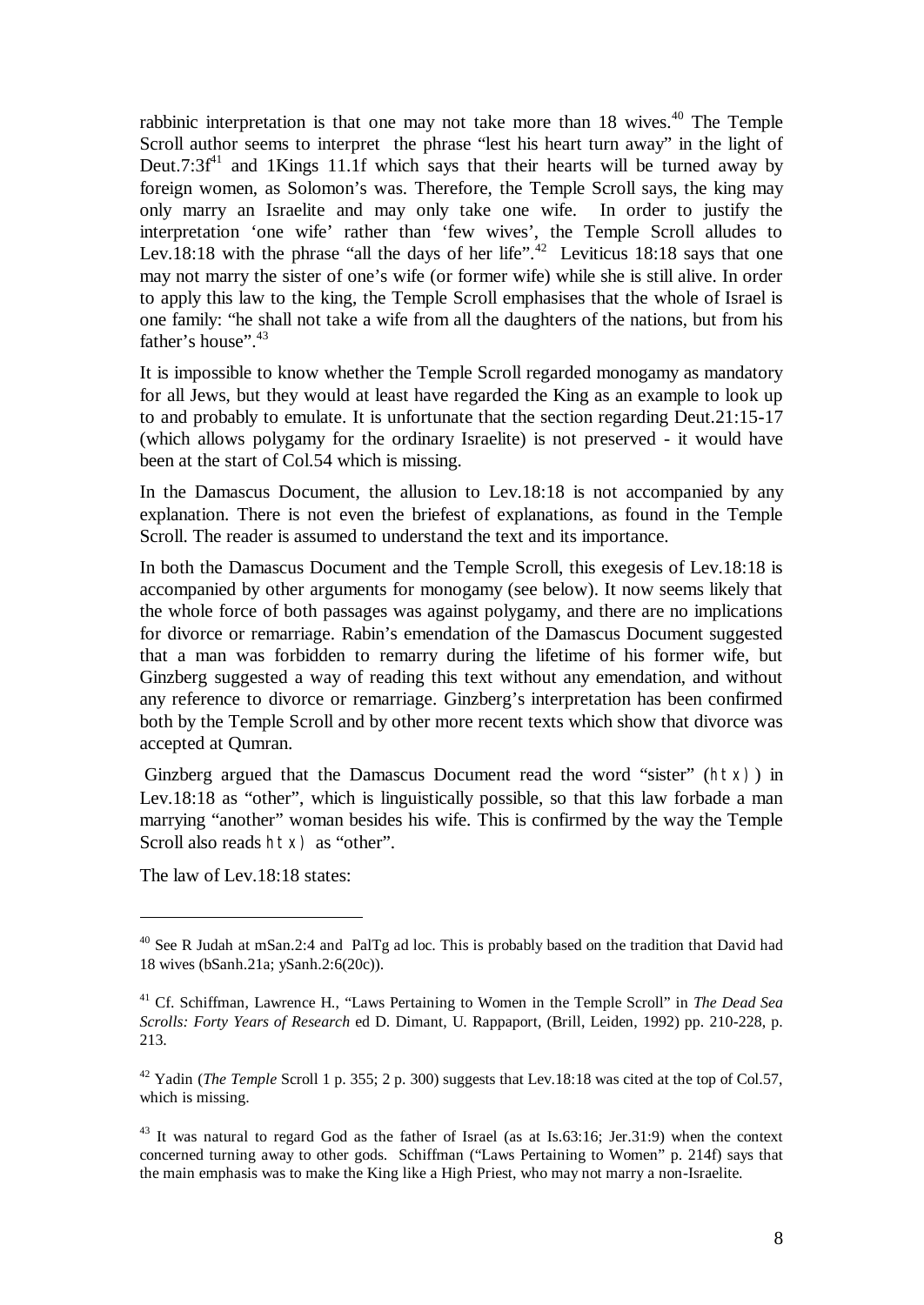You shall not take a wife with her sister to be a rival, to uncover her nakedness beside her, during her life.

hyyxb hyl( htwr( twlgl rrcl xqt )l htx)-l) h#\$)w

The Temple Scroll paraphrased Lev.18:18 as follows (the shared vocabulary is underlined and other shared ideas are dotted):

And he shall not take with her another wife, for she alone shall be with him all the days of her life.

hyyx ymy lwk wm( hyht hdbl h)yh yk trx) h#) hyl ( xqy )wlw

Unlike the Damascus Document, the Temple Scroll exegetes gave a new emphasis to the idea of htx) as "sister". They understood "sister" as "fellow Israelite", so that the text not only prohibited polygamy but also assumed that one would only marry an Israelite. This is given great emphasis in the Temple Scroll passage: "....from his father's house.... from the family of his father.... another (wife) from the house of his father, from his family." If the primary meaning of htx) is regarded as "other", then an exegete is entitled to point out that this is an unusual word and to look for a reason for it.<sup>44</sup> The reason they found is that a wife should only be taken from among one's "sisters", so one should not marry a non-Israelite.

Ginzberg pointed out that the natural meaning of "during their lives" now becomes "you may not have another husband or another wife during the lives of your present husband or wife". This does not, of course, preclude remarriage after divorce, because then you no longer have a husband or wife. The law of Lev.18:18 (according to the Qumran exegetes) concerns a man who has a wife and wants to take another, which is prohibited unless the first wife has died. If a man is divorced from his first wife, he no longer has a wife, so this law does not apply to him. We can see that this interpretation was in the minds of the Qumran exegetes in the way they summarise the teaching of Lev.18:18 with the words "taking two wives during their lives". This phrase reminds the reader that Lev.18:18 is emphatically speaking about being married to two wives at once: "You shall not take a wife **with** her sister **to be a rival**, to uncover her nakedness **beside** her, during her life."

Ginzberg's explanation removes all references to divorce or remarriage from the Damascus Document. The Temple Scroll has a more stringent rule for the King, as it does for many other matters other than divorce and remarriage. This explanation is confirmed considerably by the Qumran texts which show that divorce was permitted.<sup>45</sup>

<sup>44</sup> This is an exegetical technique which is found in early rabbinic exegesis - see my *Techniques and Assumptions in Jewish Exegesis Before 70 CE.,* Texte und Studien zum Antiken Judentump 30 ( Tübingen: Mohr & Siebeck, 1992) p. 20f

<sup>&</sup>lt;sup>45</sup> Divorce is assumed to be lawful in 11QT 54:4-5 ("But any vow of a widow or of a divorced woman ..."); 11QT 66:8-11 ("If a man violates a young virgin... she will be his wife ... and he cannot dismiss her all his life" and CD 13:15-17 (the examiner who is (in charge of) the camp .... A[ny]one who ma[rr]ies a wo[man], i[t] (must be)[with] (his) counsel. And thus (also) for one who divorces (his wife).). The latter text is fragmentary. Shiffman's reconstruction ( in Schiffman, Lawrence H., *Reclaiming the Dead Sea Scrolls: the history of Judaism, the background of Christianity, the lost library of Qumran*, (Philadelphia, The Jewish Publication Society, 1994), p. 122) has been confirmed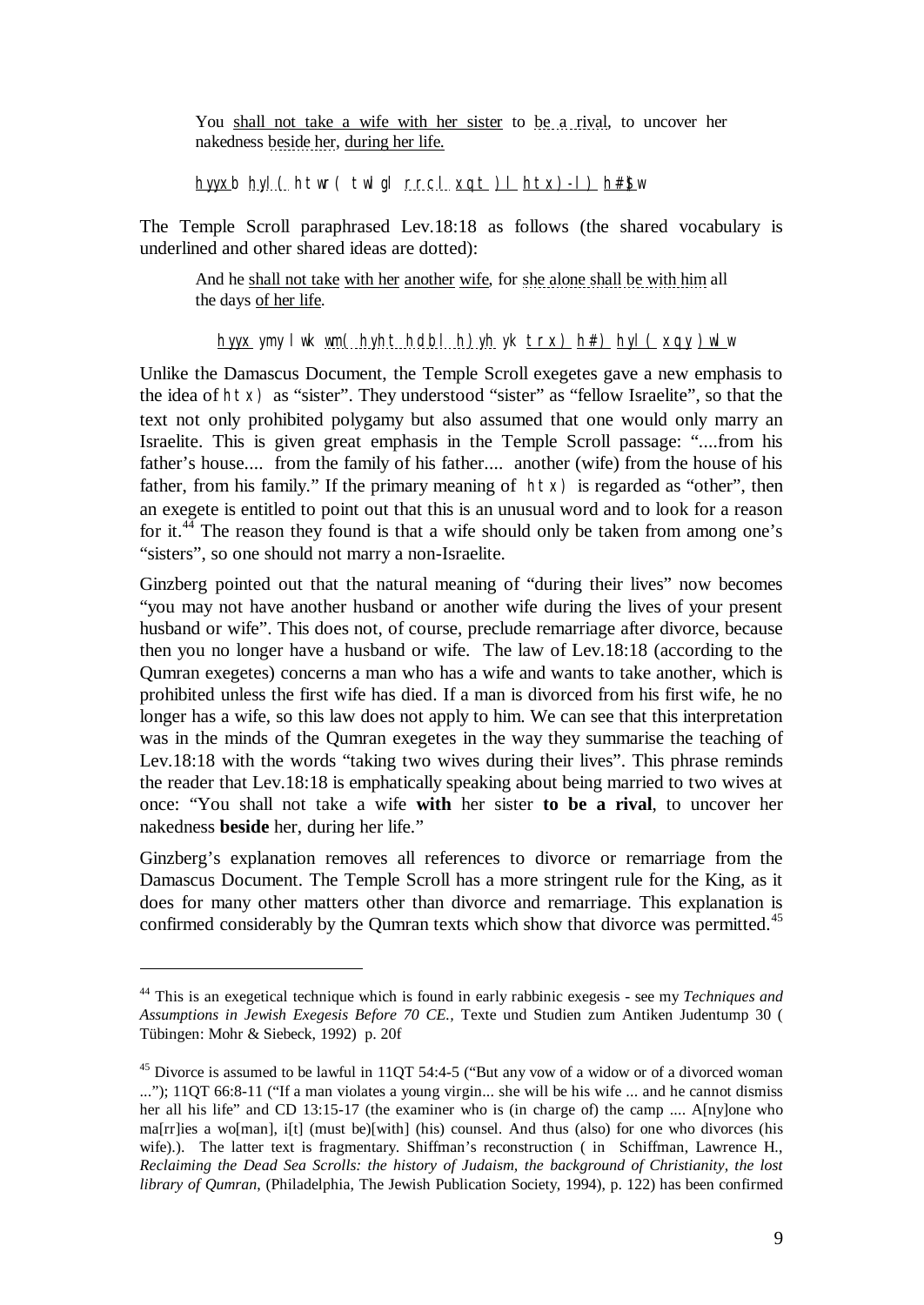Therefore this exegetical argument does not prohibit divorce or remarriage at Qumran, but is directed solely at the practice of polygamy which the Qumran exegetes considered to be unlawful .<sup>46</sup>

### *2) "male and female", based on Gen.1:27 & Gen.7:9*

| The foundation of creation is                  | h) yrbh dwsyw                 |
|------------------------------------------------|-------------------------------|
| "male and female he created them." [Gen.1:27]. | $Mtw)$ ) rb hbqnw rkz         |
| And those who entered (Noah's) ark             | $h$ bth y $)$ bw              |
| "went in two by two into the ark" [Gen.7:9].   | $h$ bth I $) w$ ) b Myn# Myn# |

Lövestam pointed out that these two passages, Gen.1:27 and 7:9 are linked by the words "male and female" (hkqnw rkz) which occurs immediately after the text cited from Gen.7:9.<sup>47</sup> When the texts have been linked by a shared phrase, the definition or description of this phrase in one of the texts can be applied to the other text. This type of exegesis was later called *gezerah shahvah,* but it was already common in early rabbinic Judaism before 70 CE.*<sup>48</sup>*

The second text showed that the phrase "male and female" meant a pair, because they went in "two by two". The first text showed that God himself was responsible for putting the male and female together. Taken together, these texts could be used to show that God put men and women together in pairs. Therefore God instituted marriage as one wife and one husband. Marriage is not actually mentioned in either text, but in the verse following 1:27 God tells them to multiply, so it could be argued that marriage is implied.

From the opening phrase "beginning of creation" it might be supposed that the force of the argument lay in the fact that this is how it was done "in the beginning". However the emphasis was more likely to be on "creation", which was an act of God. In other words, if God did something one way, we should follow his example. The same type of argument, based on an example given by God, is found in a Hillel-Shammai debate about how many children one has to have before one has fulfilled the command to "increase and multiply" (Gen.1:28). The Shammaites argued that "two children" were sufficient, based on the example of Moses (Ex.18:2f). The Hillelites said "a male and

by the newly published 4Q266 (of col.8 line 6-7) - see Holmén, Tom, "Divorce in CD 4:20--5:2 and in 11Q 57:17-18: Some remarks on the Pertinence of the Question" (*Rev Qum* 71(1998) 397-408, p. 403.

<sup>&</sup>lt;sup>46</sup> I have dealt with these matters in greater detail in my "Nomological Exegesis in Qumran"

<sup>47</sup> Lövestam, Evald "Divorce and Remarriage in the New Testament" In *The Jewish Law Annual* 4: 47-65 Ed B. S. Jackson. (Leiden: E.J. Brill, 1981), p.50

<sup>48</sup> See my *Techniques and Assumptions*, p 17f.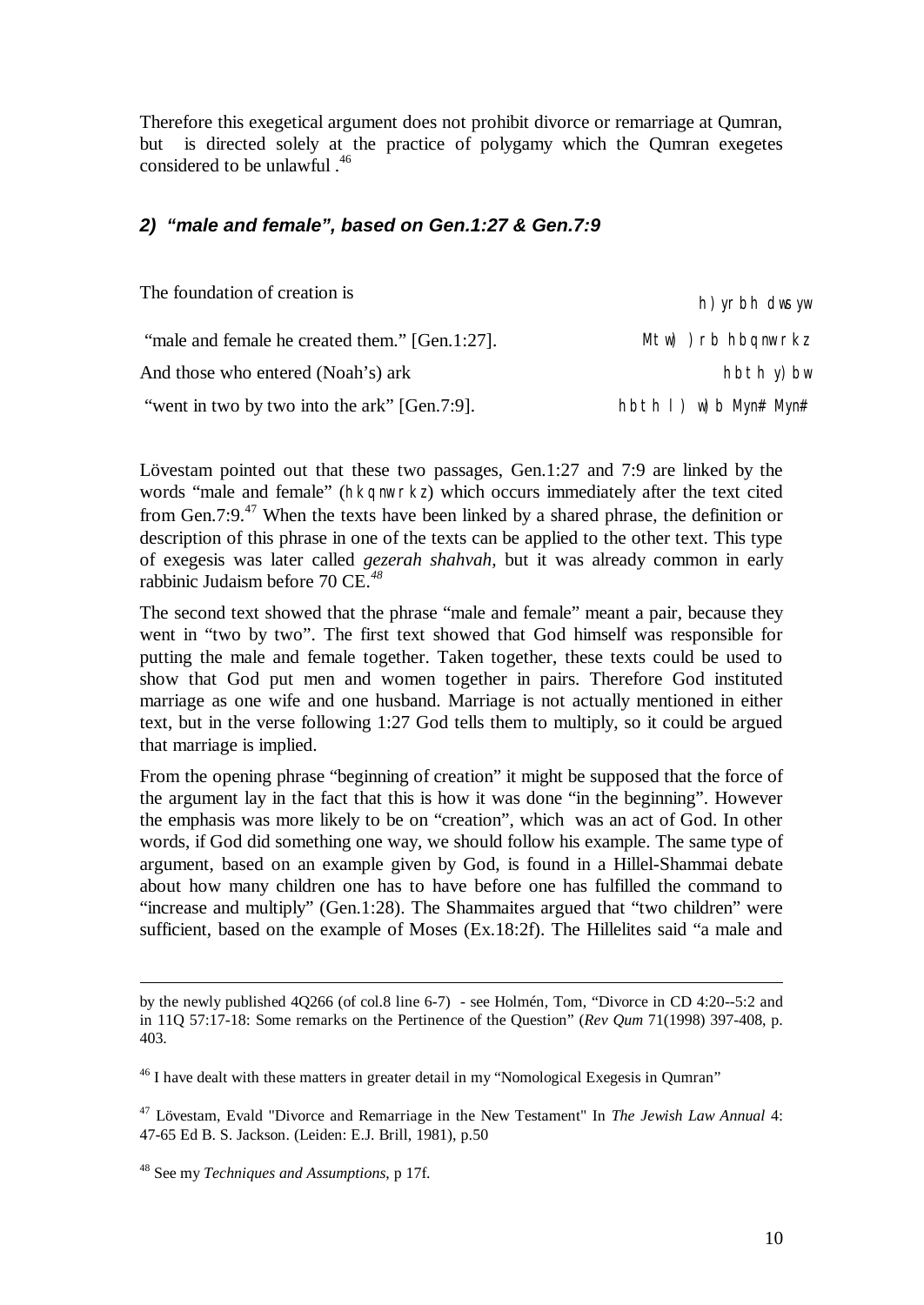female" were sufficient, based on the example of God who created Adam and Eve. The Hillelites won the debate because they cited a higher example than Moses.<sup>49</sup>

### *3) "not multiply wives", based on Deut.17:17*

| And of the prince it is written,                       | bwtk )y#nh I (w |
|--------------------------------------------------------|-----------------|
| "Let him not multiply wives for himself." [Deut.17:17] | My#nwl hbry)l   |

This text appears to apply only to kings in the context of Deut.17:17. However, this text would have little value here if it was understood in this way. It seems that the Qumran exegetes intended to apply it to all Israelites but they do not state how they did this. Probably they used the same kind of argument as found a couple of generations later on the lips of Simeon b Yohai who said: 'all Israelites are children of kings' (mShab.14:4)<sup>50</sup>. Although he was a mid-second century rabbi, it is likely that he was presenting a traditional interpretation.

Presumably the Qumran exegetes felt that this interpretation was too obvious to be spelled out. This same interpretation is found in the Well Midrash at CD 6:3ff, where the "princes" (Myr# $\phi$ of Num.21:18 are interpreted as "the returned of Israel who went out from the land of Judah and sojourned in the land of Damascus" - i.e. the members of the Qumran community, or the true Israel.

The phrase used here, "of the prince  $(y \# nh)$  it is written" confirms a link with this traditional interpretation. It would have been more natural to say "of the king (Klm) it is written", because "king" is used constantly in Deut.17:14-20. It seems that "prince" has been deliberately used here to point to the well-known equivalence of 'princes = all Israel'.

The Temple Scroll also cites Deut.17:17 in 11QT.56:18, applying it to the ideal King. It is part of the long passage describing the ideal king (11QT. 56:12-58:21), so it is difficult to know whether it was supposed to apply to all Israel. Some of the regulations for the king are higher than those for the normal Israelites, while others are those which apply to everyone. Baumgarten claims that the Temple Scroll allows polygamy, because 11QT 64 partially preserves a discussion of Dt.21:15 concerning a

<sup>49</sup> tYeb8:4; mYeb.6:6; yYeb.6:6; bYeb.61b-62a. Difference versions have different rulings for the Shammaites. Mishnah and Jerusalem Talmud have "two sons". Babylonian Talmud has "2 males and 2 females". Tosephta has two opinions - Nathan said it was "two children" and Jonathan said it was "male and female" (while Hillelite was "male or female").

<sup>&</sup>lt;sup>50</sup> "all Israel are princes" [lit: 'all sons of kings'] (Mykl m ynb l)  $\Gamma \# y \mid k$ ) is cited frequently, usually attributed to Simeon (mShab.14:4; yShab.14:4; bShab.67a; bBM.113b; bShab.128a, Rashi at bShab.59b). There is no early exegetical basis for this, but the later R.Levi derived it from 1Chron.24:5 "the princes of God" and Ps.82:6 "you are gods... but you will fall like one of the princes" (Songs Rabbah 1.2.5).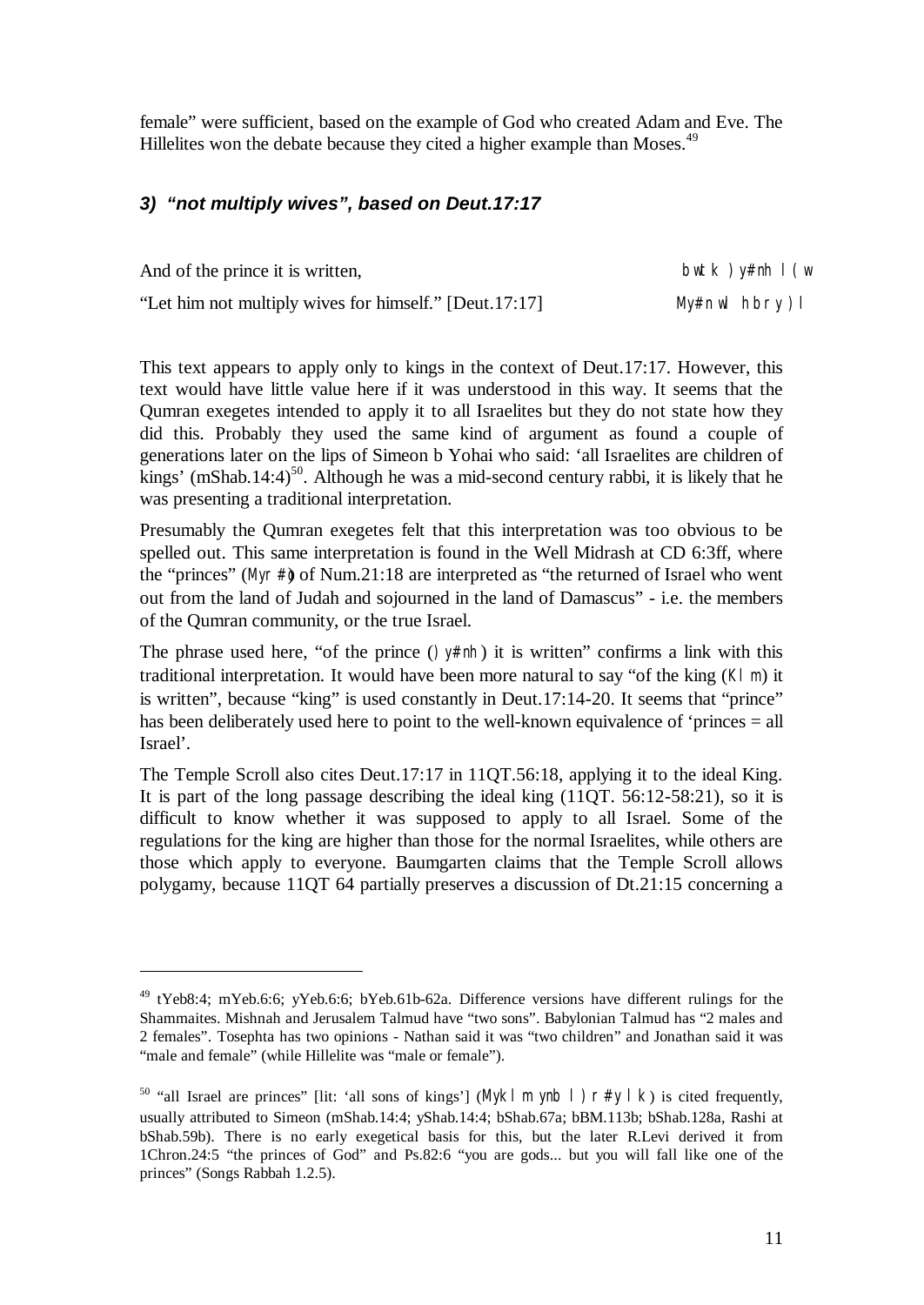man who has two wives. However the text is totally missing, and it is impossible to reconstruct how it was interpreted.<sup>51</sup>

An interesting exegesis of "do not multiply" has been preserved by the Simeon b.Yohai, the same rabbi who is normally associated with the equation "all Israelites are children of kings". He records a story that the Book of Deuteronomy went up to heaven to charge Solomon with annulling a *yod* in the law. Solomon had changed 'he shall not multiply (hbry  $| \cdot |$ ) wives to himself' to 'to a multitude (hbr) | ) of wives for himself'. This removal of a *yod* amounted to a cancellation of the entire law. God assured him (the book of Deuteronomy) that "Solomon and a thousand like him will perish, but a word of thee will not perish"<sup>52</sup>

Although the exegesis is told in fanciful agadic language which is normally associated with later traditions, it is possible that the core of the exegesis is early. Daube<sup>53</sup> pointed out that this is very similar to the gospel logion about the *yod*, and he suggested that Luke's juxtaposition of this logion next to the divorce logion may be particularly significant:

But it is easier for heaven and earth to pass away, than for one *yod* of the law to become void. (18) "Every one who divorces his wife and marries another commits adultery, and he who marries a woman divorced from her husband commits adultery. (Luke 16:17f)

As will be seen below, Jesus' teaching on monogamy is found within a digression on his teaching about divorce.

The Qumran exegetes, therefore, used "do not multiply wives" as one of their proof texts for monogamy among all "princes", which included all true Israelites. They followed this with a long apology about why David did not obey this law, arguing that he was ignorant of the Law because it was hidden during his time.

These three arguments in the Damascus Document, with the similar arguments in the Temple Scroll, show that the authors of both documents were highly critical of polygamy. They regarded it as sexual immorality, as contrary to the ideals shown in the examples of the Creator, of Adam, and of Noah's Ark, and contrary to the commands in Torah at Lev.18:18 and Deut.17:17. One of these exegetical arguments is used by Jesus (as seen below), and another is possibly alluded to by Luke in his editorial arrangement of pericopae.

# **The Divorce debate in the Gospels**

 $\overline{a}$ 

Matthew portrayed Jesus as taking part in the Hillel-Shammai debate about the grounds for divorce. The same material is present in Mark, but the interaction with the

<sup>51</sup> Baumgarten, J.M., "The Qumran-Essene Restraints on Marriage", (*Archaeology and History in the Dead Sea Scrolls* (JSPS 8) ed. L.H. Schiffman, JSOT Press, Sheffield 1990) pp. 13-24, p.14

 $52$  ExR.6:1, where it is attributed to 'our Sages', and Lev.R.19:2 where it is attributed to Simeon b Yohai. This was pointed out by Daube (p.298), though the rabbinic references there are incorrect.

<sup>53</sup> Daube, David, *The New Testament and Rabbinic Judaism* (Athlone Press, London, 1956) p.299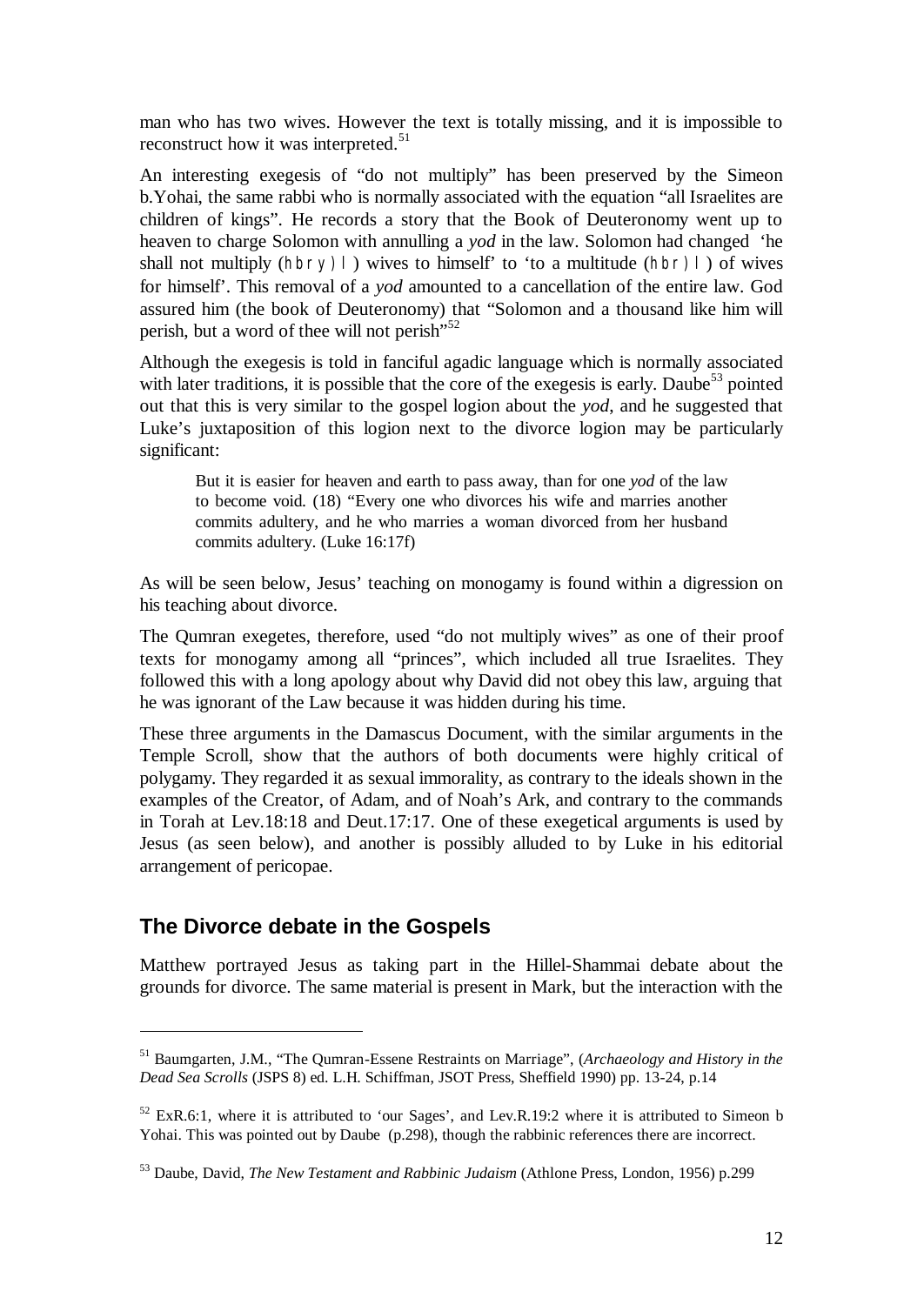rabbinic debate is less obvious in his version. I will not cover the divorce debate in any detail here, except as far as it concerns the structure of these pericopae, and the accompanying teaching about monogamy.<sup>54</sup>

Mark 10:2 And Pharisees came up and in order to test him asked, "Is it lawful for a man to divorce his wife?"

Kai\ prosel qohtej Farisaiei<sup>55</sup> ephrwtwn auton ei Oebestin andri\ gunaika apolusai, peiratontej auton.

Matt. 19:3 And Pharisees came up to him and tested him by asking, "Is it lawful for a person to divorce his wife **for any matter?**"

3 Kai\prosh=qon au0w=Farisaiei peiratontej au0on kai\ et pontej: eiO e cestin **analytical**<sup>6</sup> a polusai this quide a autou= **kata\ pasan ai0ti&an;**

The main difference between the accounts in Mark and Matthew is the inclusion of the phrases "for any matter" and "except (for a matter of) indecency" in Matthew. Most commentators have concluded that these phrases have been added by Matthew, because the latter phrase is present in both the logion in Mt.5:32 (while it is absent from Lk.16:18) and in the debate in Mt.19:9 (while it is absent in Mark.10:12). Although I will conclude that Matthew has probably added these phrases to the tradition which he received, I will also argue that he has correctly re-inserted something which was present in the original debate. These phrases (or their equivalent) were removed when the debate was summarised for oral or written transmission, because they were so obvious and well known to the original audience that they were superfluous. They would have been mentally inserted by any Jewish reader whether they were included or not.

The phrases "any matter" and "except indecency" were the phrases which encapsulated the positions of the Hillelites and Shammaites respectively in their debate about the meaning of rbd twr( in Deut.24:1.

The School of Shammai says: A man should not divorce his wife except if he found indecency in her, since it says: *For he found in her an indecent matter* [Deut.24:1].

<sup>&</sup>lt;sup>54</sup> I am covering the whole topic of Jewish background of divorce and remarriage in a forthcoming monograph. In the meantime my work is available on the Web at: http://www.tyndale.cam.ac.uk/Brewer/divorce.htm

 $55$  MS D omits Kai\ prosel qontej Farisai $\Theta$ i and some editors of the UBS text think that the phrase was assimilated from Matthew (Metzger, Bruce M., *A textual commentary on the Greek New Testament:* A companion volume to the United Bible Societies' Greek New Testament, fourth ed. revised) (2nd ed: Stuttgart, Deutsche Bibelgesellschaf, 1994), ad loc.).

<sup>&</sup>lt;sup>56</sup> Some important MSS omit a0 $Q$ rw $\beta$ w|() B L 579 700) and one minuscule imports a)ndri $\gamma$ from Mark. Metzger points out these are mainly Alexandrian MSS, which might have preferred a more concise literary style, though he admits that scribes would be more likely to add the word than omit it.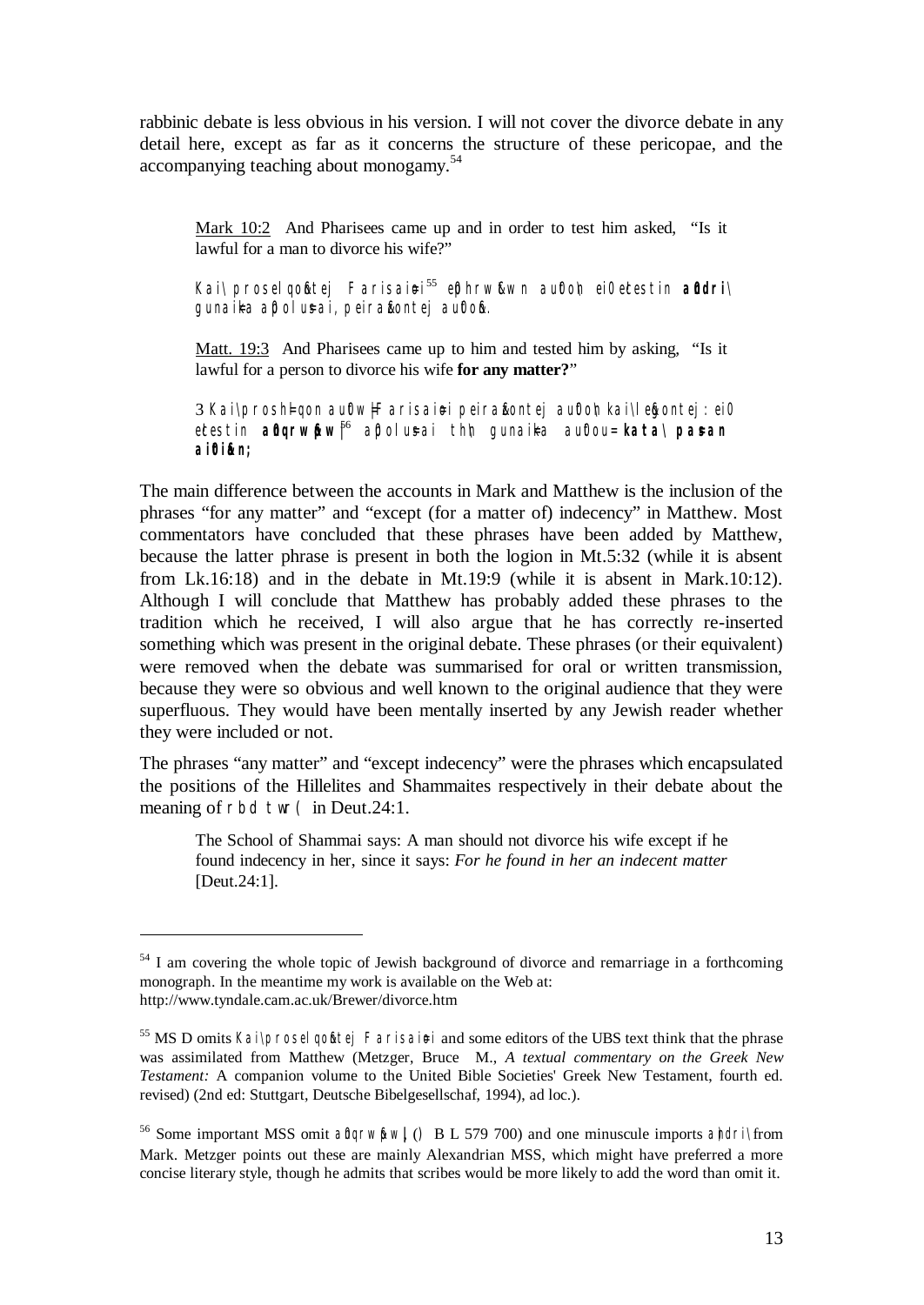And the School of Hillel said: Even if she spoiled his dish, since it says: *[Any] matter.* 

(Sifré Deut.269, ed. Finkelstein 288. See also mGit.9:10; ySot.1.2, 16b)

These phrases would be well known by a large proportion of the Jewish population, because they were the basis of divorce law. They would have been as well known as similar legal phrases today, such as 'irreconcilable breakdown', 'joint custody', and 'maintenance' etc. The phrases 'any matter' and 'a matter of indecency' were very important for a lay person to understand *before* they went to see a legal expert, because their understanding of these would determine which legal expert they went to visit. If they wanted to punish an unfaithful partner by divorcing them, they would choose to go to a Shammaite court which would apply the interpretation "for a matter of indecency". If they wanted a divorce for a lesser matter or they did not want to go through the difficult and humiliating procedure of proving adultery or other faults, they would go to a Hillelite court which would apply the interpretation "for any matter". Therefore this debate between the Hillelites and Shammaites, and these phrases which summarise the debate, would be well known by anyone who had a divorce in their family or circle of friends.

A first century Jewish reader would mentally insert the phrase "for any matter" into the question which the Pharisees asked Jesus, whether or not it occurred in the text. They would do this, not only because they were familiar with the debate, but also because the question makes no sense without it. The question "Is it lawful to divorce a wife" is a nonsensical question because it can only be answered by "Yes - it says so in the Law". This question would only make sense if there was a portion of the Jewish world which did not allow divorce under any circumstances, so that the question would mean 'Are you one of those who does not allow divorce?'. However, as far as we know, there was no such group. $57$ 

The progression of the debate in the gospels confirms that the opening question concerned the phrase "for any matter" and the interpretation Dt.24:1. The Pharisees brought Jesus back to the interpretation of Deut.24:1 when they spoke about Moses' divorce certificate, because Deut.24:1-4 is the only text which deals with the divorce certificate. Before Jesus gave an answer to their question, he digressed into other matters concerning monogamy and lifelong marriage, which he felt were more important.

## **Jesus' digression on Monogamy**

 $\overline{a}$ 

Jesus' digression is dealt with differently by Matthew and Mark. A certain amount of unraveling is necessary to understand the text, and some tentative judgments must be made about which version came first.

The Synoptic problem is still a problem. The recent revival of Matthean primacy may prove to be a passing fad, and consensus certainly lies with Markan priority. But good

 $57$  It had been thought in the past that the Qumran exegetes held this position. However, as I showed in "Nomological Exegesis in Qumran" and as summarised above, the so-called divorce texts at Qumran are actually concerned solely with polygamy.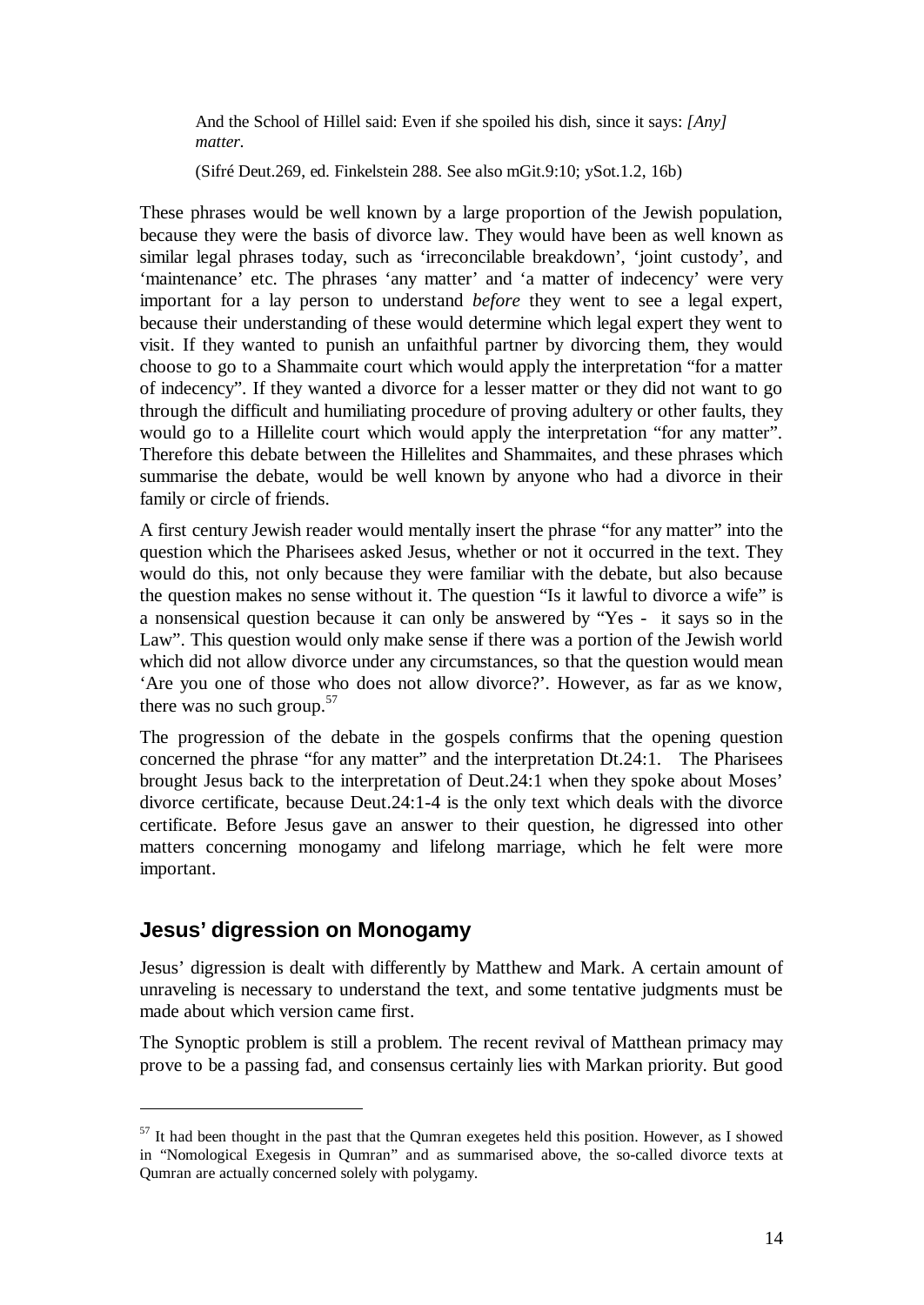arguments come from both sides, and any conclusion in the overall argument may not provide a definitive solution about every passage. For that reason, we must examine this pericope on its own merits. I will conclude that both Matthew and Mark have edited the material for different purposes.

### The Question, (Matt. 19:3)

And Pharisees came up to him and tested him by asking, "Is it lawful to divorce one's wife **for any matter**?"

### Digression (Matt. 19:4-6)

He answered, "Have you not read that **he who created them from the beginning** *made them male and female*, [Gen.1:27] (5) and said, '*For this reason a man shall leave his father and mother and be joined to his wife, and the two shall become one flesh*? [Gen.2:24] (6) So they are no longer two but one flesh. What therefore God has joined together, let not man separate."

### Moses' Teaching (Matt. 19:7-8)

**They said to him,** "**Why then did Moses command** one to give a certificate of divorce, and to put her away?" (8) He said to them, "For your hardness of heart Moses allowed you to divorce your wives, **but from the beginning it was not so.**

#### Answering the Question (Matt. 19:9)

**And I say to you:** whoever divorces his wife, **unless for indecency,** and marries another, commits adultery."

#### Marriage is Optional (Matt. 19:10-12)

**The disciples said to him, "If such is the case of a man with his wife, it is not expedient to marry.".......**.

### The Question (Mk.10:2)

And Pharisees came up and in order to test him asked, "Is it lawful for a man to divorce his wife?"

### Moses' Teaching (Mk.10:3-5)

**He answered them,** "**What did Moses command you**?" (4) They said, "Moses allowed a man to write a certificate of divorce, and to put her away." (5) But Jesus said to them, "For your hardness of heart **he wrote you this commandment.** 

### Digression (Mk.10:6-9)

But **from the beginning of creation**, '*He made them male and female.*' [Gen.1:27] (7) '*For this reason a man shall leave his father and mother and be joined to his wife, (8) and the two shall become one flesh.*' [Gen.2:24] So they are no longer two but one flesh. (9) What therefore God has joined together, let not man separate."

#### Answering the Question (Mk.10:10-12)

**And in the house the disciples asked him again about this matter.** (11) **And he said to them**, "Whoever divorces his wife and marries another, commits adultery against her; (12) and if she divorces her husband and marries another, she commits adultery."

The differences between the two pericopae are highlighted in bold. The two accounts of Jesus' teaching on divorce in Matthew and Mark are clearly related, but they have been edited for two different purposes or situations. They both share an overall structure, of Question, Digression, Moses' Teaching, and Jesus' Answer, though the middle two sections are reversed in the two versions.

Mark's version is more suitable for use in a sermon. The question-and-answer session at the beginning (2-4) summarises the position of the Jews and the latter three quarters (5-12) has the teaching of Jesus. The teaching of Jesus is directed first to the Jews (5- 9) and then to the Church (10-12). The flow of the teaching is more natural than in Matthew. The Question leads to the statement that Moses' command was necessitated by sin, which leads to teaching on Monogamy based on the ideals of sinless Eden, which leads to the Answer for a sinful society.

Matthew's version reflects a real rabbinic debate. The opening question frames the debate and leads into an exegesis concerning a related point. A second question brings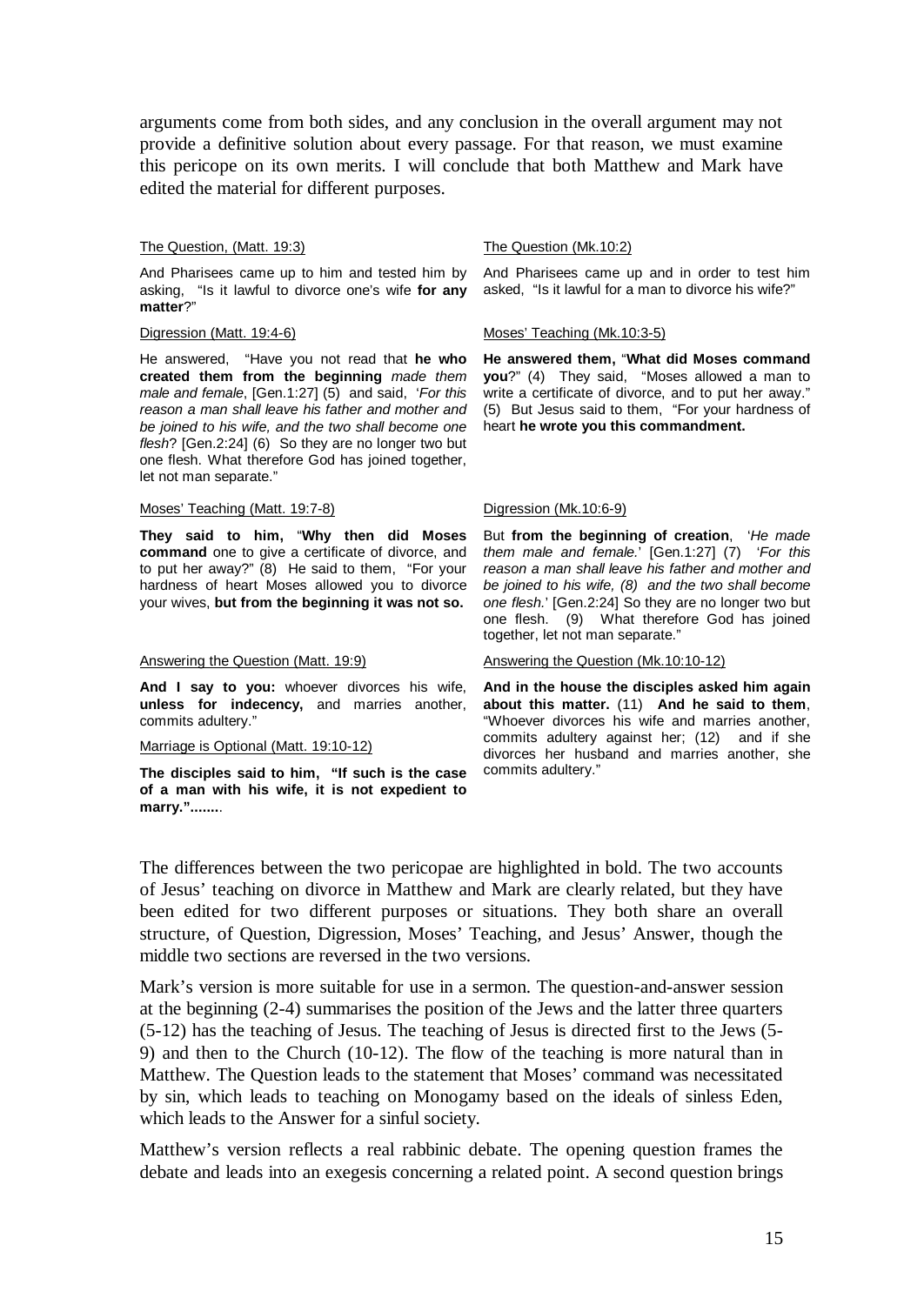Jesus back to the area of the original question. The second question is answered, and then finally the opening question is dealt with. This is not a typical form for recording rabbinic debates. Normally a question would be followed by an answer, and then a further question from the original questioner, or a counter question from the person who was questioned. There was usually a degree of balance in the reporting of a debate, so that both sides are more-or-less equally represented. In this debate with Jesus, the Pharisees' point of view is very poorly represented, though Matthew takes care to record a summary of the two main Pharisaic viewpoints in this debate.

From this structure, it could be argued that neither of these accounts was the original. It could be argued that Matthew reconstructed the teaching into the form of a rabbinic debate in order to interact with the debate which was still going on in the Jewish world. Equally, it could be argued that Mark transformed a rabbinic debate, which was becoming increasingly irrelevant to the church, into a form which lent itself to Christian teaching.

Further analysis provides more arguments for the originality of neither version. It has often been argued that Matthew's version is secondary because he has added the phrases summarising the two schools of opinion, "for any matter" and "a matter of indecency". It is likely that these have been added by Matthew rather than omitted by Mark, because both accounts in Matthew have such summaries, but neither account in Mark or Luke have them. It is also likely that Matthew has changed "from the beginning of creation" in Mk.10:6 and witnessed to in CD.4:21, to "who created them from the beginning". On the other hand, it could equally be argued that Mark's version has lost the contrast where the Pharisees say 'Moses commanded divorce' and Jesus says 'Moses allowed divorce'. He has managed to retain the phrase 'Moses allowed', but his editing has put this into the mouth of a Pharisee, and he has had to repeat 'Moses commanded', once in the words of the Pharisees, and once in the words of Jesus.

Another structure which can also be discerned is Public Question, Public Answer, Private Question and Private Answer. This is a structure which occurs in a few rabbinic debates at about 70  $CE<sup>58</sup>$  In Matthew the private question concerns whether one should marry or not (10-12). In Mark the private question is a repeat of the original question ("And in the house the disciples asked him again about this matter.") and the private answer is Jesus' answer to the original question which is given in public in Matthew. Both Matthew and Mark have retained this form, though they have employed it in different ways. Again, it is difficult to decide which version was adapted from which.

<sup>&</sup>lt;sup>58</sup> Five early debates of Yohannan ben Zakki follow this form. In two debates with Angetos, a Gentile, he is asked a question and he first gives a public answer which is well reasoned and acceptable. Then his disciples say to him in private that *they* cannot be dismissed with such an easy answer, and so he gives them an answer which is more difficult for the uncommitted Gentile to accept. See ySan.1.2, 19b; Num.R.19.8 - for a full analysis, see my *Techniques and Assumptions* p.80-82. In his three debates with the Sadducees he uses a variant of this form, giving the same questioner first an obscure and clever reply and then a more closely argued reply. The second reply is prompted when the Sadducee, like his disciples, says that he cannot be dismissed with that answer. See bBB.115b-116a; bMen.65ab; MegTaan.p338 - for a full analysis and parallels, see my Techniques and Assumptions p.96-100; 109-114.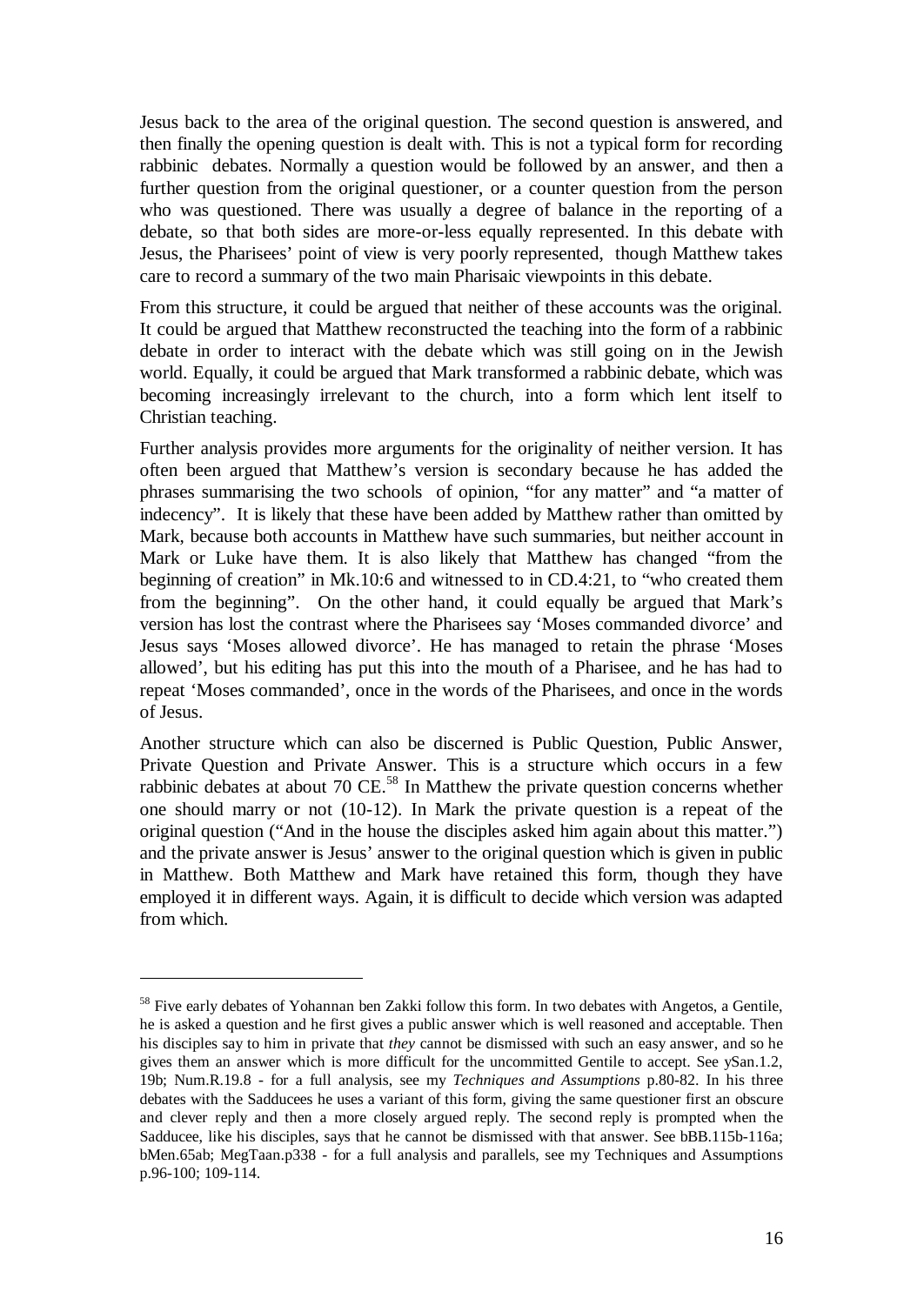It could be argued that Mark's version is closest to the rabbinic form, where the same question is always asked in both halves of the debate. Also it could be said that Matthew has clumsily added the teaching on optional marriage into the debate by transforming it into a private question and answer. On the other hand, the double question and answer in Matthew does conform very closely to the rabbinic form, and the extra question in private may simply be an extension of it.<sup>59</sup> Also it seems unlikely that the Pharisees in Mark's version would consider that their question had been answered. It is likely that, as in Matthew's version, they would have attempted to pin Jesus down to a definite answer.

It is unlikely that any definitive answer can be reached about which version developed from which. It is my personal view that both versions show signs of adaptation, though Matthew's version represents more aspects of the original version. It is likely that Matthew did add the summaries of the Hillelite and Shammaite position, but that these correctly represented ideas which had been abbreviated out previously. He added them because he realised that his readers were not so easily able to supply them from their own knowledge of Jewish oral law. The debate form was probably original. If Matthew had wanted to reconstructed it into the form of a rabbinic debate, he would have given more balance to the two sides. Mark has also edited the original in order to make it more usable in sermons and other Christian teaching, and has removed much of the debate structure. Both writers have adapted the original debate in order to help their own readers.

### **Jesus' teaching on monogamy**

 $\overline{a}$ 

Mark 10:6-9 But from the beginning of creation, *'He made them male and female.'* [Gen.1:27] (7) *'For this reason a man shall leave his father and mother and be joined to his wife, (8) and the two shall become one flesh.'* [Gen.2:24] So they are no longer two but one flesh. (9) What therefore God has joined together, let not man separate."

6 a $\beta$ o\ de\ a0xh j kti&ewj a rsen kai\ qh jeu e $\beta$ oi hsen au $\beta$ ou $\beta$ :<sup>60</sup> 7 e#eken toutou kataleiyei ahgrwpoj toh patera **auOu** $\neq$ ai\th\n mhtera [kai\ **pros**kollhqh&etai **pro<u>v</u> th\ gunai<del>k</del>a au©ou** $_{\text{F}}$ **<sup>61</sup> 8 kai\esontai oi(dub** eiD sa $k$ ka mi $\ln$ : w $\#$ te ou $\Omega$ ti ei $\sin$  du $\ln$ a $\Omega$ la $\ln$ i $\ln$ a sa $\ln c$ . 9 o $\sin$ n o( $\sin$ sune teucen ahqrwpoj mh\ xwrizettw.

<sup>&</sup>lt;sup>59</sup> Matthew may be regarded as an amalgamation of the two varieties of this form as seen in the debates of Yohannan ben Zakkai. The first public debate with the Pharisees is very similar to Yohannan's debates with the Sadducees, where the original answer is dismissed as irrelevant, and they are finally satisfied with a clearer answer. The second question and answer in private is like the second half of Yohanan's debates with the Gentile where he gives his disciples a more difficult teaching in private.

 $60$  Several MSS read  $O$ Q $e$ ov instead of  $a$ u $O$ ou $\beta$ . Metzger suggests that a scribe wanted to make clear that "he" is not a reference to Moses, who was the last named subject.

 $61$  Most MSS retain this phrase (only missing in ) B Y). Perhaps a scribe missed it due to the two occurrences of kai or perhaps it was assimilated from Matt.19.5 or from Gen.2.24.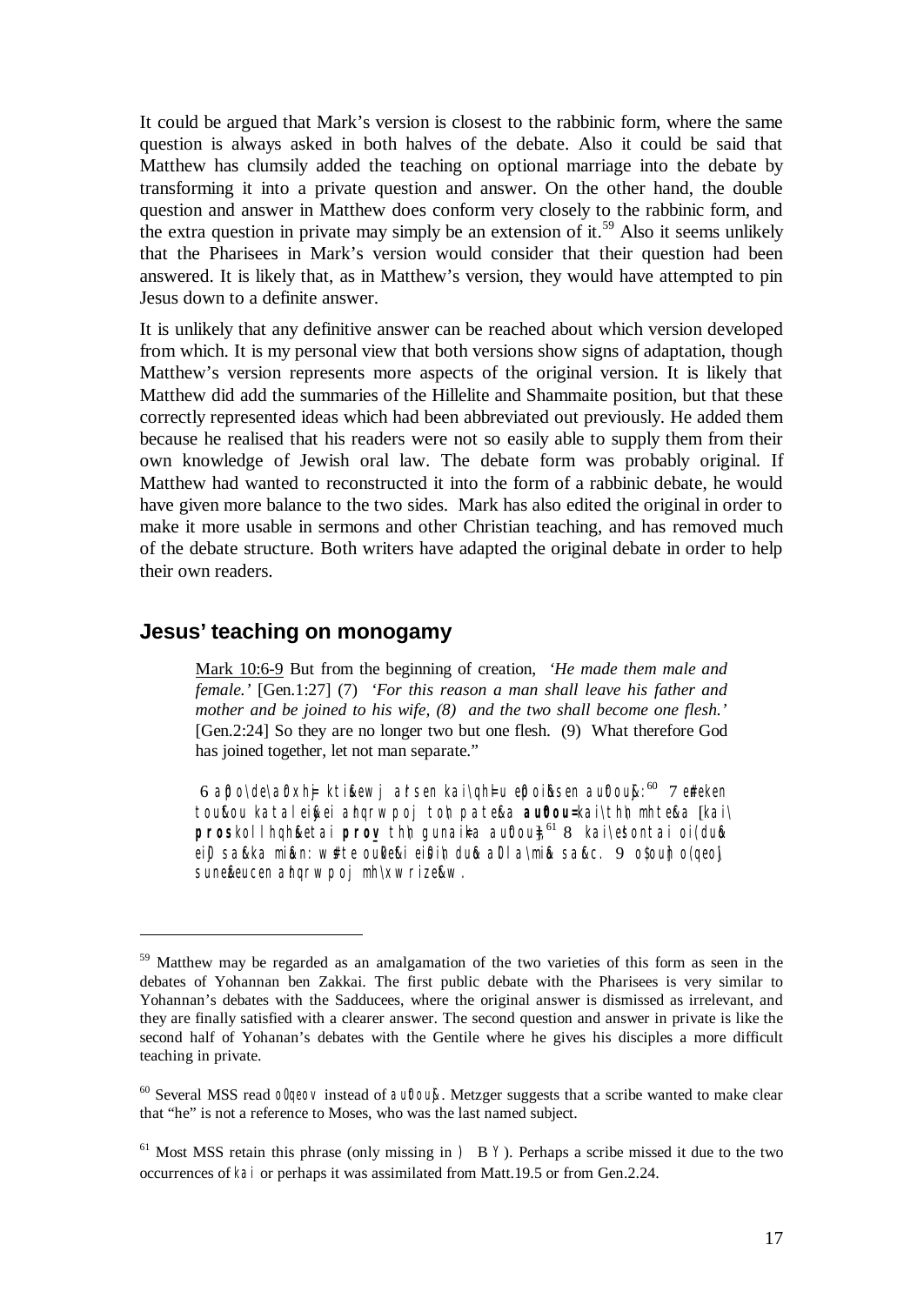Matt. 19:4-6 **He answered, "Have you not read that** he who created them from the beginning *made them male and female*, [Gen.1:27] (5) **and said,**  *'For this reason a man shall leave his father and mother and be joined to his wife, and the two shall become one flesh?* [Gen.2:24] (6) So they are no longer two but one flesh. What therefore God has joined together, let not man separate."

4 **o(de\a0okrigei\ eiben: ou0a Qeanwte o#i** o(kti&ai<sup>62</sup> a0' a0xhi= arsen kai\ qh=u e0oihsen aucout; 5 kai\ eiben: e#eka toutou kataleiyei ahqrwpoj toh patera kai\thh mhtera kai\ kollhqh&etai<sup>63</sup> th=| gunaiki\ au0tou=, kai\ e!sontai oi( du&o ei0j sa&rka mi&an. 6 w#ste ou0ke&ti ei $\sin$  dub a0l a\sakc mia. o\$ oun o( qeo) sune teucen a hqrwpoj mh\ xwrize&tw.

Jesus does not appear at first to be interested in answering the question about the interpretation of Deut.24:1. He is more concerned to remind the Pharisees that marriage was meant to be monogamous and lifelong. He used two exegetical arguments to prove that the Old Testament taught monogamy. He then combined them to produce the new conclusion, that married partners are joined together by God.

### *1) "male and female", based on Gen.1:27 [and Gen.7:9]*

 $\overline{a}$ 

The first text used by Jesus has clear links with the Damascus Document proof texts. Not only is the same text used at Qumran, but the same introductory phrase is used.<sup>64</sup>

| $CD.4:21$ The foundation of creation      | h) yrbh dwsy        |
|-------------------------------------------|---------------------|
| Mk.10:6 from the beginning of creation    | apode\aoxh⊨ktilsewj |
| $Mt.19:4$ created them from the beginning | kti&aj ap aoxh⊨     |

 $62$  Almost all MSS read poihsav instead of ktisav (which is only in B Q 1 124 700). Metzger thinks it more likely that a scribe would change the text to poih/sav which conforms with the LXX, than change to the text to ktisav which fits better with the Hebrew "create".

<sup>&</sup>lt;sup>63</sup> Many MSS read proskollhqh&etai () C G K L M Y D P f1 118 124 1071 33 565 579 700 1424 t) which agrees with Mark.

<sup>64</sup> See Bruce, F.F., *Biblical Exegesis in the Qumran Texts*, (Tyndale Press, London, 1959), p. 33. The phrases are not identical, and neither use the vocabulary of Genesis in Greek or Hebrew, but they are semantically equivalent. If this phrase in Mark was based on Genesis one might expect the use of poiew instead of ktisma for creation. However, ktisma is common in Wisdom literature (it occurs with a $\gamma$ xh in Prov.8:22; Sir.24:9; 36:14; 39:25; Sol.18:12) and phrases identical to a $\gamma$ xhv ktisewv are found in Mk.13:19; 2Pet.3:4, and very similar in Rev.3:14. If this phrase in the Damascus Document was based on Genesis, one might expect the use of ) rb, *to create*, instead of dsy, *to found*. The use of dsy may have been influenced by its use in Ezek.13:14 which is alluded to in CD 8:12. In CD.8:12 the "builders of the wall" are also called the "whitewash-daubers" ( $\vert$  pth yx + - cf. Ezk.13:14 | pt  $ytx + - cf.$  also NT parallels at Matt. 23:27; Acts 23:3), and these same "builders of the wall" are being addressed in CD.4:19. Therefore both Mark and the Damascus Document had influences which moved them away from the obvious vocabulary of Genesis 1:1.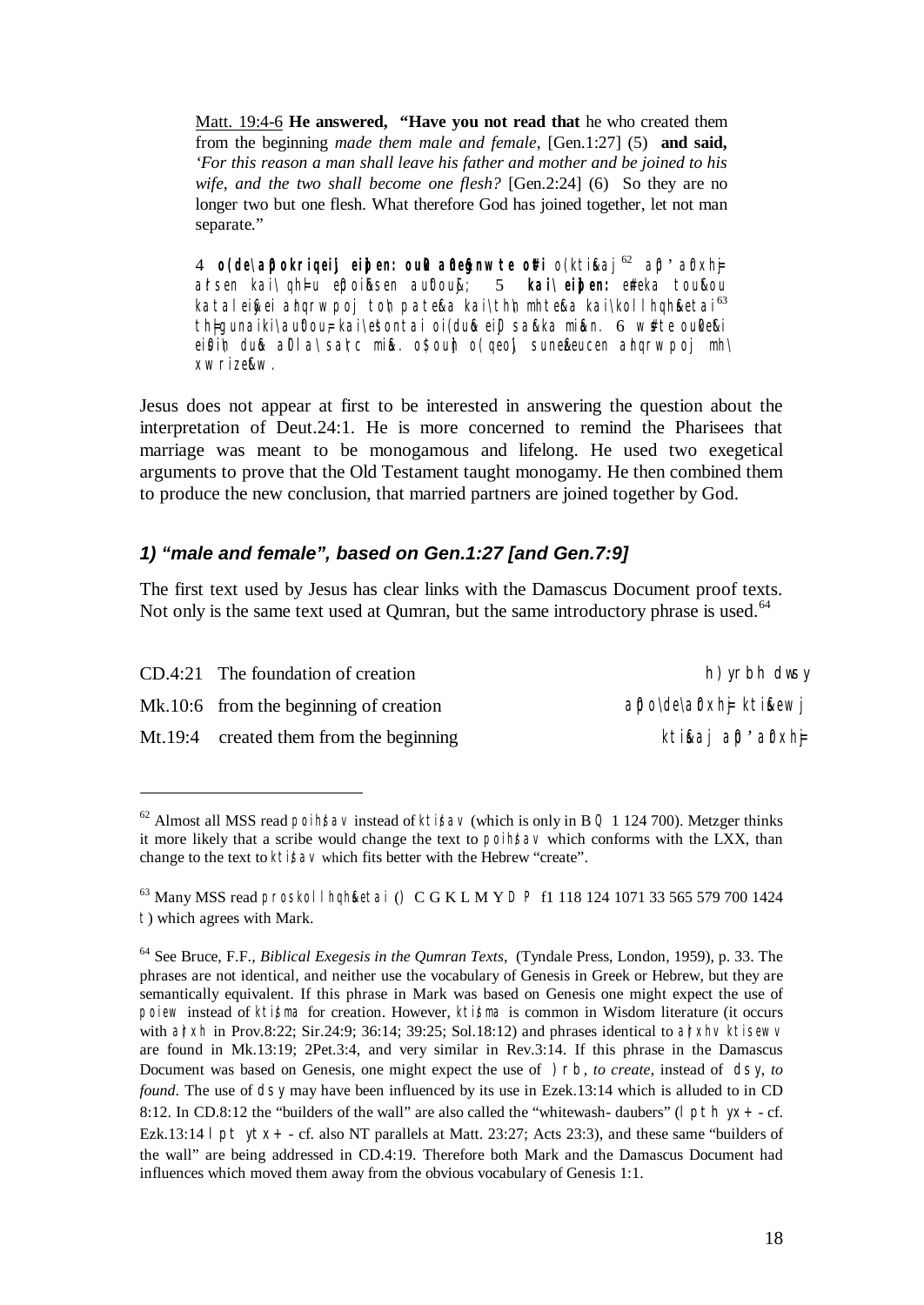As discussed above, this introductory phrase indicates that the importance of the exegesis lies in the fact that this the example that the Creator set for everyone else. Matthew has a slightly different version, perhaps to indicate this even more clearly.

It is unlikely that Jesus was consciously or unconsciously referring to the Damascus Document. It is more likely that this was a standard proof for monogamy which was well known. For this reason both Jesus and the Qumran exegete start off with this proof.

The text used by Jesus, Gen.1:27, would normally be linked with Gen.7:9*.* By linking these two texts by *gezerah shahvah* the exegete could infer that "male and female" in 1:27 is defined as "a pair" by the phrase "two by two" in 7:9. This means that marriage involved only two people. The second half of this pair of proof texts, Gen.7:9, has been lost in the abbreviation of the argument in the gospels.

One might try to guess why the text from Gen.7:9 was omitted. Perhaps this omission was deliberate, on the assumption that the audience would be able to mentally supply the missing text, but this supposes a very sophisticated audience. More likely the text was omitted in the mistaken belief that it was not necessary for the argument. A more generous conclusion would be that it was omitted knowing that any learned person would be able to mentally fill the gap, and that an unlearned person would not miss it.

Either way, the text of Gen.7:9 is not necessary for the more significant argument which Jesus develops in stage 3 below.

## *2) "the two shall become one flesh", based on a variant of Gen.2:24*

The use of Gen.2:24 to prove monogamy was very widespread by the time of the gospels, as indicated by the addition of the variant "two" in almost all the ancient versions except the Hebrew. It is possible that there was a Hebrew text which contained this variant, but the widespread use of this variant in ancient versions in contrast to the most influential Hebrew text, suggests that there was either a theological reason for including it or a contrary theological reason for the rabbis to exclude it. The actual situation was probably a mixture of these two.

This variant text is used very self-consciously in the gospels. It is highlighted by the additional comment "So they are no longer two but one", which emphasises the presence of the word "two".

## *3) "whom God has joined", based on the combined proofs*

Jesus combined these two standard proofs for monogamy and produced an argument for lifelong marriage. He linked the two texts, Gen.1:27 and 2:24, by *gezerah shahvah* so that a single conclusion can be drawn from them. The two text are linked by the phrases "male and female" in 1:27 and "the man and his wife" in 2:25 (immediately after the quoted text). This exegesis did not need to be explained, because it would have been obvious to any intelligent listener. This type of exegesis is not normally accompanied by any kind of explanation when it occurs in rabbinic literature or in the Targums.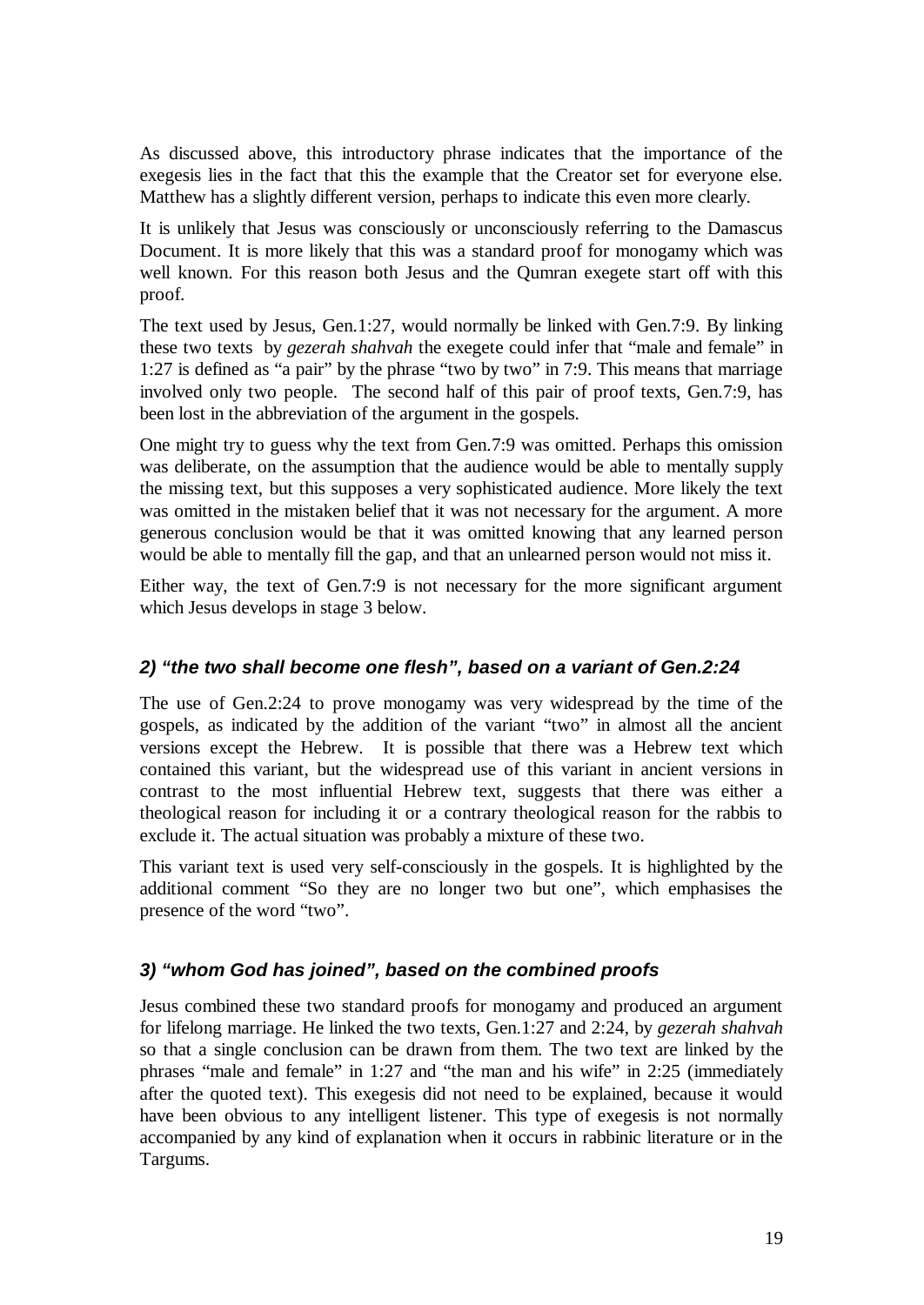In Gen.2:24 the act of joining is not ascribed to anyone, though it might be inferred that the couple join themselves to each other. In Gen.1:27 the first male and female are brought together by God. By combining both texts it can be concluded that a couple are joined together by God.

In Judaism it would generally be assumed that a couple were joined together by their promises to each other, as formalised in the marriage contract. Or it might be assumed that they were joined by a business transaction based on payment of the dowry and exchange of goods. Jesus wished to re-emphasise the role of God in the joining of marriage. This is probably based on the picture presented by Malachi, who pictures God as a witness to the marriage vows  $(Mal.2:14-16)$ .<sup>65</sup>

Mal. 2:14f (RSV): ...The LORD was witness to the covenant between you and the wife of your youth, to whom you have been faithless, though she is your companion and your wife by covenant. (15) .... let none be faithless to the wife of his youth.

This leads into Jesus' final and startling statement: Whom God has joined, let no man separate. The word "separate" (xwri/zw) is a standard term meaning "to divorce", with almost exactly the same semantic field as the word a)pol u/w, divorce (literally 'to release'), which was used in the Pharisee's question to Jesus. The word xwrikw was probably used because it formed a better antonym to "join". If a poluw had been used, the saying would have to be something like: "Whom God has bound, let no-one release". The picture of God's activity in Gen.1:27 is much more that of someone who 'joins' than one who 'binds'.

In passing, it should be noted that Daube proposed a very different explanation of the word "joined". He suggested that this is a reference to the rabbinic aggada about the Androgynous Adam, who had both male and female organs before Eve was created. This was deduced from the mixing of singular and plural in Gen.1:27, "God created him; male and female he created them".<sup>66</sup> This may possibly be an underlying theme, but it does not fit in with the overall theme of Jesus' exposition.

We could attempt to reconstruct the unabbreviated version of Jesus' teaching on monogamy. It would contain a reference to Gen.7:9, and it might also have an extended quotation from Gen.2:24, as suggested above. Therefore a fuller version of Jesus' argument for monogamy might be:

From the beginning of creation, '*He made them male and female*.' [Gen.1:27], and those who entered (Noah's) ark '*went in two by two. . into the ark, male and female*' [Gen.7:9]. When taken together, these texts, show that God created human males and females in pairs. Scripture also says: '*For* 

<sup>65</sup> This passage is notoriously difficult to translate. Hugenberger (*Marriage as a Covenan)* has done more than others to solve the problems. However one might solve the various difficulties, there are two clear themes: God is a witness to the marriage vows, and he is against the one who ends the marriage by treacherously breaking the marriage vows.

<sup>&</sup>lt;sup>66</sup> This tradition was known to Philo and rabbis tell us that the LXX said "a male with his female parts created he them' or 'male and female created he him' (GenR re Gen.1.26f; Mekh on Ex.12.40). No surviving LXX manuscripts contain this wording. See Daube, David, *The New Testament and Rabbinic Judaism* (Athlone Press, London, 1956) p.73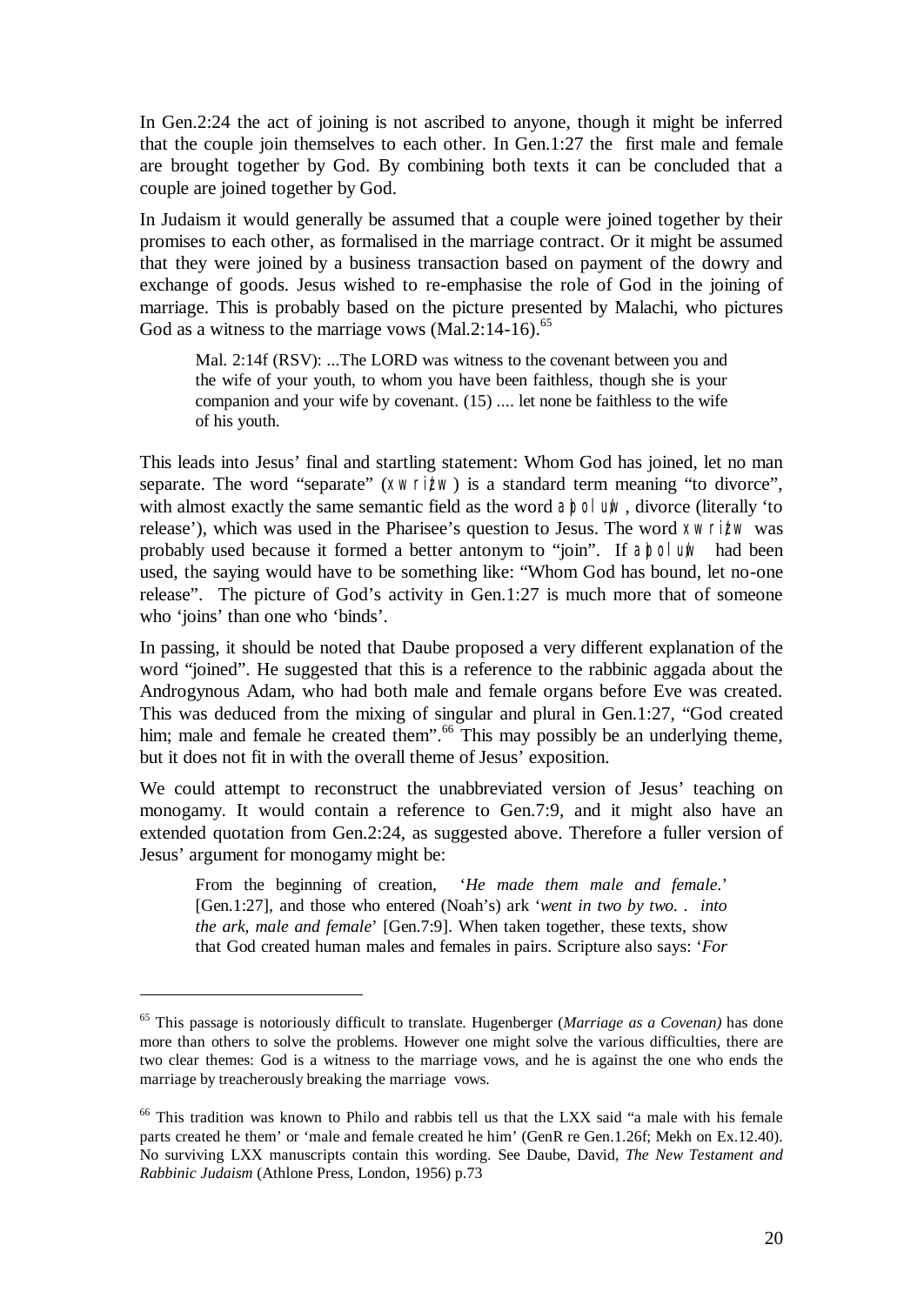*this reason a man shall leave his father and mother and be joined to his wife, (8) and they shall become one flesh, and the* two *were naked, the man and woman.*' [Gen.2:24f]. This shows that they have been joined by God. So they are no longer two but one flesh. What therefore God has joined together, let not man separate.

When the exegesis is restored in this way, the flow of the argument is smoother. The argument has three stages which flow naturally from one to the next. First he puts together the two texts Gen.1:27 and 7:9 in a well established way, to show that human "male and female" groups should be made up of two people, and not three or more in a polygamous marriage. He then moves to another standard proof text for monogamy based on "two" in Gen.2:24f, which is linked to the previous verses by a phrase similar to "male and female". Combining these, Jesus shows that the couple are joined by God. He then makes the same plea as Malachi, that marriage should be lifelong, and one should not cause a separation by breaking one's marriage vows.<sup>67</sup>

# **Effects on the early church**

It is difficult to know whether this teaching on monogamy would have had many practical consequences, because we do not know how widespread polygamy was among the Jews of the first century. As stated above, it used to be assumed that it occurred only among the rich, but now it appears that it was also the practice of the middle classes. It is likely that there were few polygamous marriages outside Israel, because they would not be recognised in Roman law.

There would have been four consequences of this teaching for the early church, but only the latter two leave any evidence in the New Testament Acts and Epistles. The first two, which involve the subject of divorce and remarriage cannot be explored in detail here.<sup>68</sup>

## *1) Remarriage after an invalid divorce was adulterous*

Jesus rejected most of the grounds which Jews used for divorce, and pointed out that remarriage after an invalid divorce was adulterous. This is presumably because the previous marriage was still valid, so that the new partner is committing adultery.

In first century Judaism, a woman who remarried after an invalid divorce was treated exactly like an adulteress,<sup>69</sup> but a man did not face this problem because he could have

 $67$  This does not mean that divorce is impossible. If divorce was impossible, Jesus would have said: No–one *can* separate. Both Matthew and Mark have the imperative xwrize two which implies that it is possible for couples to separate. If it were not possible to separate, it would be meaningless to command them not to do so.

<sup>68</sup> See note 54

 $69$  This type of situation is dealt with at length in mGit.8.5; mYeb.10.1. See the helpful analysis in Wegner, Judith R., *Chattel or Person? The Status of Women in the Mishnah* (Oxford University Press, Oxford, 1988), p. 65f.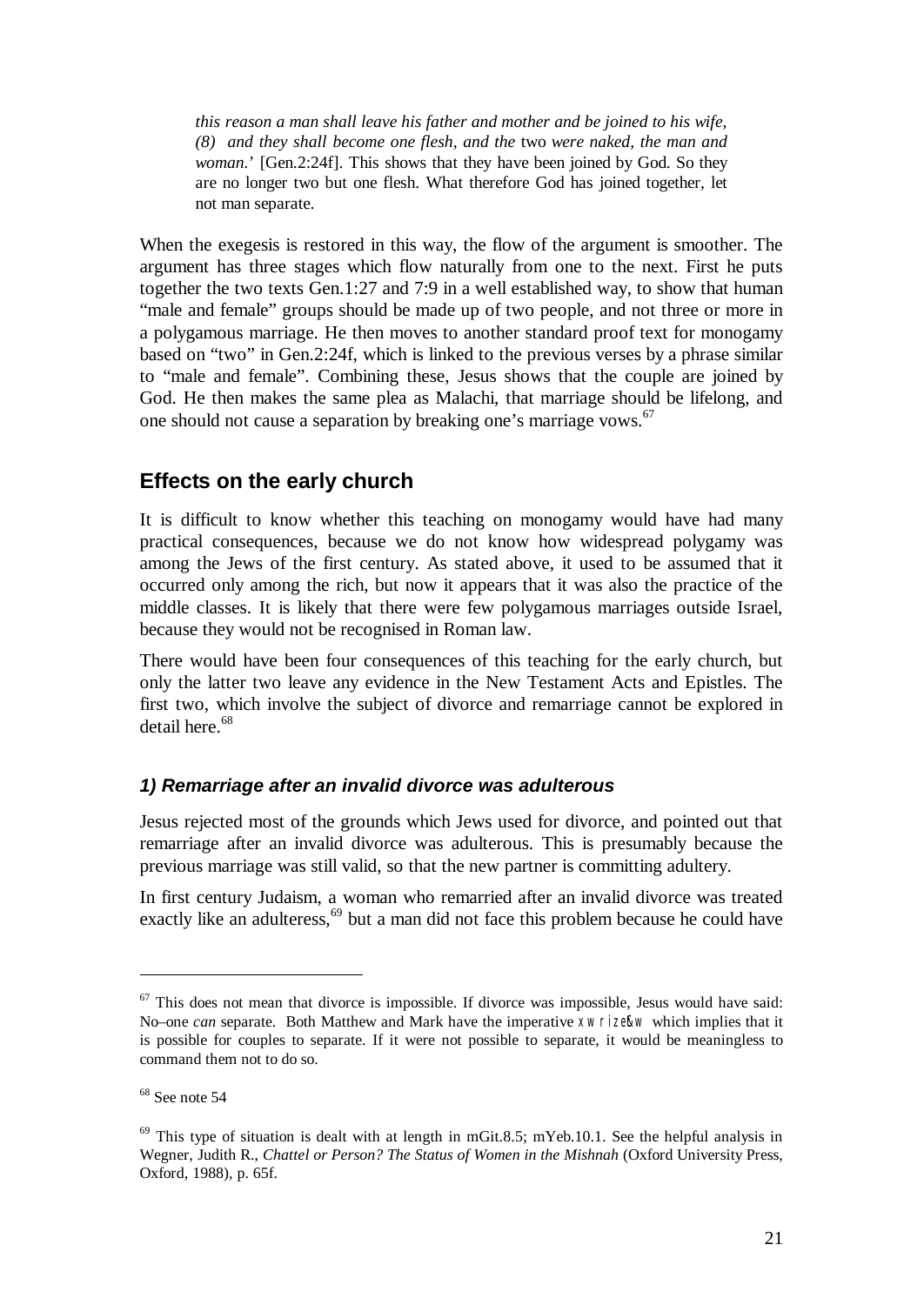more than one wife. Jesus taught that both the man and the woman would be guilty of adultery because a man could only have one wife.

### *2) Women gain the right to use adultery as a ground for divorce.*

In ancient Judaism, when polygamy was still permitted, a husband did not make a vow of sexual exclusiveness when he married. This meant that he could not be divorced for being sexually unfaithful. He could still be accused of adultery, but the offense was against the husband of the other woman, and not against his wife. However, if polygamy was no longer permitted, a husband must be assumed to owe sexual exclusivity to his wife, and therefore adultery becomes a ground for divorce which can be used equally by men and women. This was already the case in some contracts which had an additional monogamy clause, such as some of those at Elephantine, as seen above. When this clause was added, a man could be divorced if he was unfaithful.

Women already had the right to divorce their husbands in first century Judaism. They couldn't write out their own divorce certificate, but they could take their case to a court of three rabbis or priests. If these agreed that she had sufficient grounds, they would force her husband to write the divorce certificate.<sup>70</sup> Although this was the correct procedure, it is likely that some Jewish women employed a scribe to write out a divorce. One such document has survived from the second century, though this is still under dispute.<sup>71</sup>

The permissible grounds for women to get a divorce from their husbands in first century Judaism were infertility, or neglect of the physical and emotional support as defined in Ex.21.10f. However, as a result of Jesus' teaching, divorce would also be possible on the grounds of adultery.

## *3) Widows could not become a second wife*

 $\overline{a}$ 

As mentioned above, the family records of a middle-class second wife of the second century have survived. If she is typical, a second wife was often a widow. Marrying a widow was affordable even for the lower middle classes, because the dowry was half, and she often came with money of her own from the previous marriage which would help the family finances. However, if polygamy was no longer permitted, a widow could only marry an unmarried man, of which there were far fewer. Therefore, one consequence of Jesus' teaching on monogamy for the early church would have been an increase in the number of unmarried widows.

The early church appears to have met this problem very soon. The widows of Acts 6:1 may simply have been the equivalent of the poor in any Jewish community, but by the

 $70$  See my "Jewish women divorcing their husbands in early Judaism: the background to papyrus Se'elim 13", *Harvard Theological Review*, forthcoming.

 $71$  See the history of the dispute in my "Jewish women divorcing their husbands"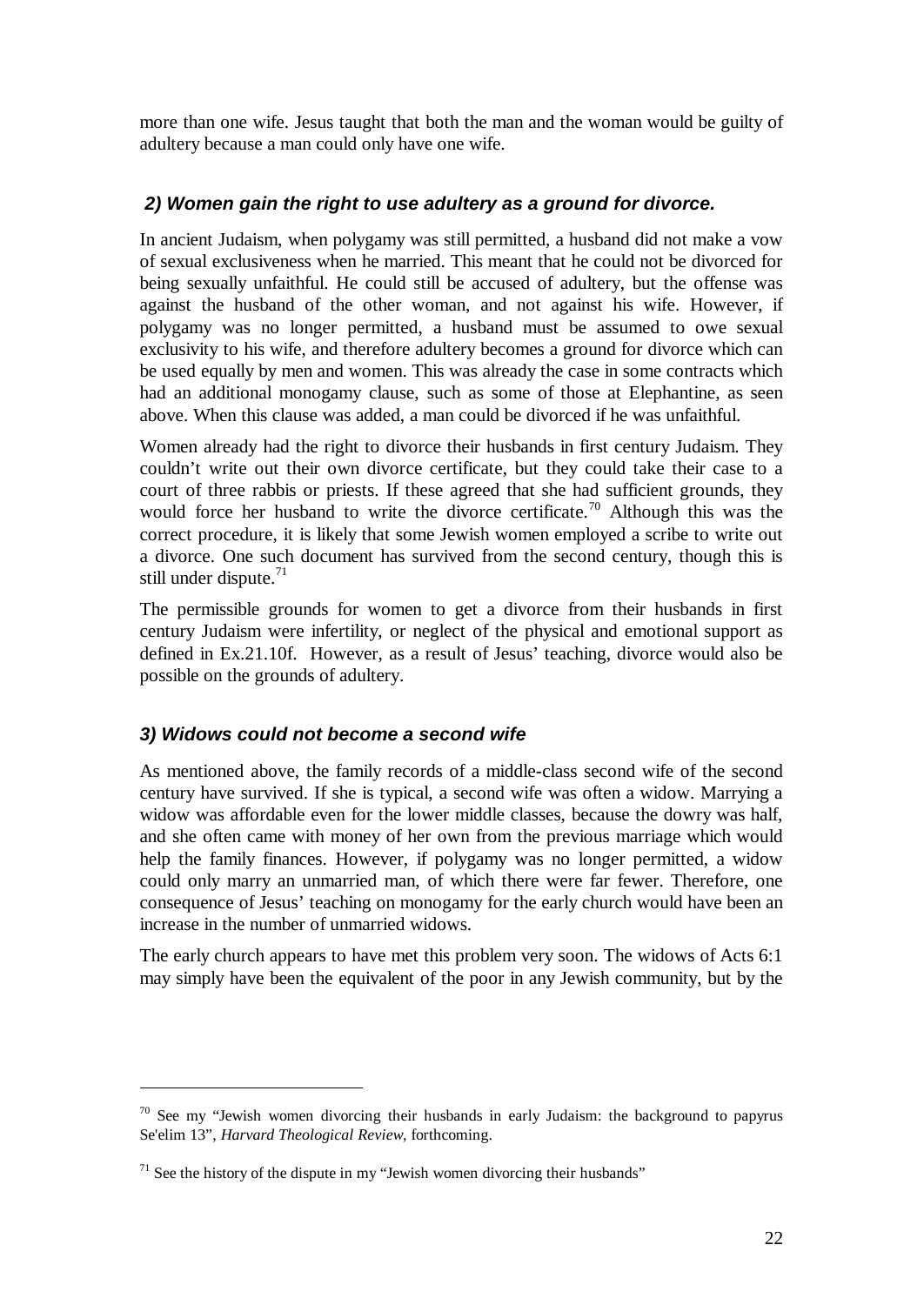time of the Pastoral epistles, the widows were starting to pose problems.<sup>72</sup> Unmarried widows had more freedom than married women, and they were causing problems by going house to house and gossiping.<sup>73</sup> Therefore the young widows were actively encouraged to marry,<sup>74</sup> and the older ones were organised into a special order of Widows.<sup>75</sup> They were supported by the church,<sup>76</sup> and they were given tasks such as teaching the younger women.<sup>77</sup>

In the early centuries, widows were a significant burden on the church. There were over 1500 widows and needy in the Roman church, and 3000 widows and virgins in Antioch who received daily support.<sup>78</sup> The orders of widows declined after a few hundred years, probably because they were replaced by convents.<sup>79</sup>

### *4) Some converts had too many wives*

Converts with more than one wife faced the problem of what to do with their extra wives. This is a problem which is still causes great anguish in several African countries. The almost total silence of the Epistles on this matter suggests that the problem was not felt very keenly. Perhaps this was because the number of people involved were small. Most men with more than one wife were relatively wealthy and they would be very unlikely to live in the Diaspora, whereas most early Christians were poor and they did live in the diaspora.

It is very likely that polygamous converts were permitted to join the church without divorcing any of their wives. Jesus did not specifically teach that a second wife should

 $^{74}$  1Tim.5:11,14. In the Roman world widows were expected to remarry if of child-bearing age - i.e. under 50. Augustus even put this into law in AD 9 - Winter, B.W. "Providentia for the Widows of 1 Timothy 5.3-16" (*Tyndale Bulletin* 39 (1988) 83-99) p.85

<sup>75</sup> 1Tim.5:9-12. It is not certain whether this was a recognised order in NT times (Stählin p.455 n.144), but it became one soon after, and in some places the order came to hold a status almost akin to deaconesses - Stählin p.459-465.

 $72$  The whole subject of widows in the NT and the early church is covered in superb detail by Gustav Stählin in xh<sup>k</sup>a, Kittel, Gerhard., *Theological Dictionary of the New Testament Vols.1-10* (Grand Rapids: Eerdmans, 1964-) IX, 440-465.

 $73$  1Tim.5:13; 2Tim.3:6. The letter text does not specifically mention widows, but the language used here normally refers to widows - see Stählin p.455 n.140

 $76$  Acts.6:1 is presumably the starting point for this. Tabatha supported the widows in her community, and Stählin suggested that she may have been doing this on behalf of the church (Act.9:36-41; Stählin p.451f). By the time of 1Tim.5:3-16, the church is beginning to restrict the women who qualify for support.

 $77$  1Tim.5 does not list any specific tasks, because it is dealing with entrance requirements. Perhaps they had tasks similar to deaconesses in Tit.2:3-5, leading younger women to proper marriage and family life, and taking part in visitation of women.

<sup>78</sup> Stählin p.460.

<sup>79</sup> Stählin p.465